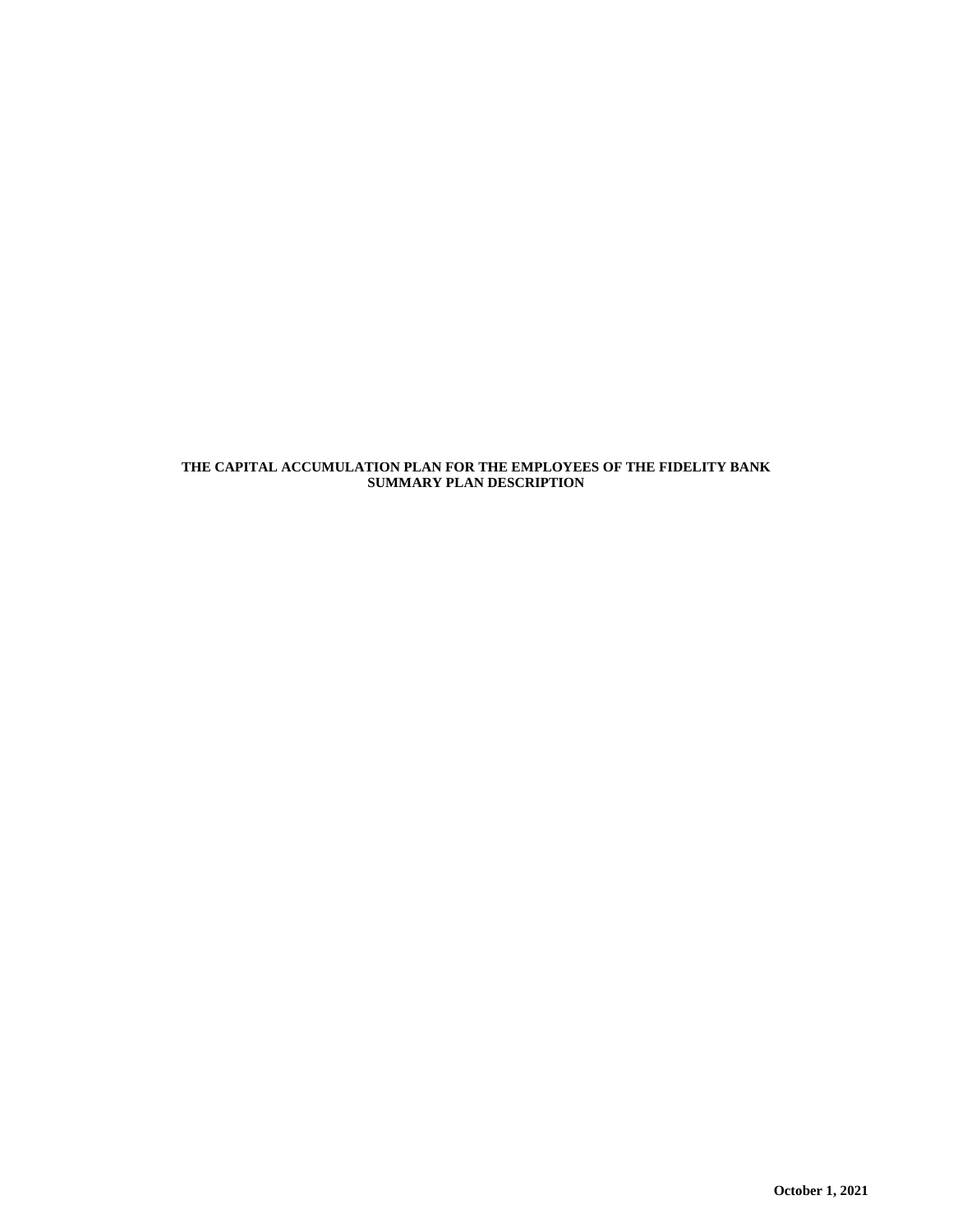## **TABLE OF CONTENTS**

# **INTRODUCTION TO YOUR PLAN**

| What kir         |  |
|------------------|--|
| $W$ ha<br>unmar: |  |

## **ARTICLE I PARTICIPATION IN THE PLAN**

## **ARTICLE II EMPLOYEE CONTRIBUTIONS**

| What are<br>, elective deferrals and how do L contribute them to $t$<br>Plan<br>the. |  |
|--------------------------------------------------------------------------------------|--|
| What are<br>' contributions<br>. ollover                                             |  |

## **ARTICLE III EMPLOYER CONTRIBUTIONS**

| What is the Employer nonelective contribution and how is it allocated? |  |
|------------------------------------------------------------------------|--|

## **ARTICLE IV COMPENSATION AND ACCOUNT BALANCE**

# **ARTICLE V VESTING**

| What is my vested interest in my account?            |  |
|------------------------------------------------------|--|
| What hannens if the Plan becomes a "top-heavy plan"" |  |

# **ARTICLE VI DISTRIBUTIONS PRIOR TO TERMINATION OF EMPLOYMENT**

| Can I withdraw money from my account while working?                      |  |
|--------------------------------------------------------------------------|--|
| Can I withdraw money from my account in the event of financial hardship? |  |

# **ARTICLE VII DISTRIBUTIONS UPON TERMINATION OF EMPLOYMENT**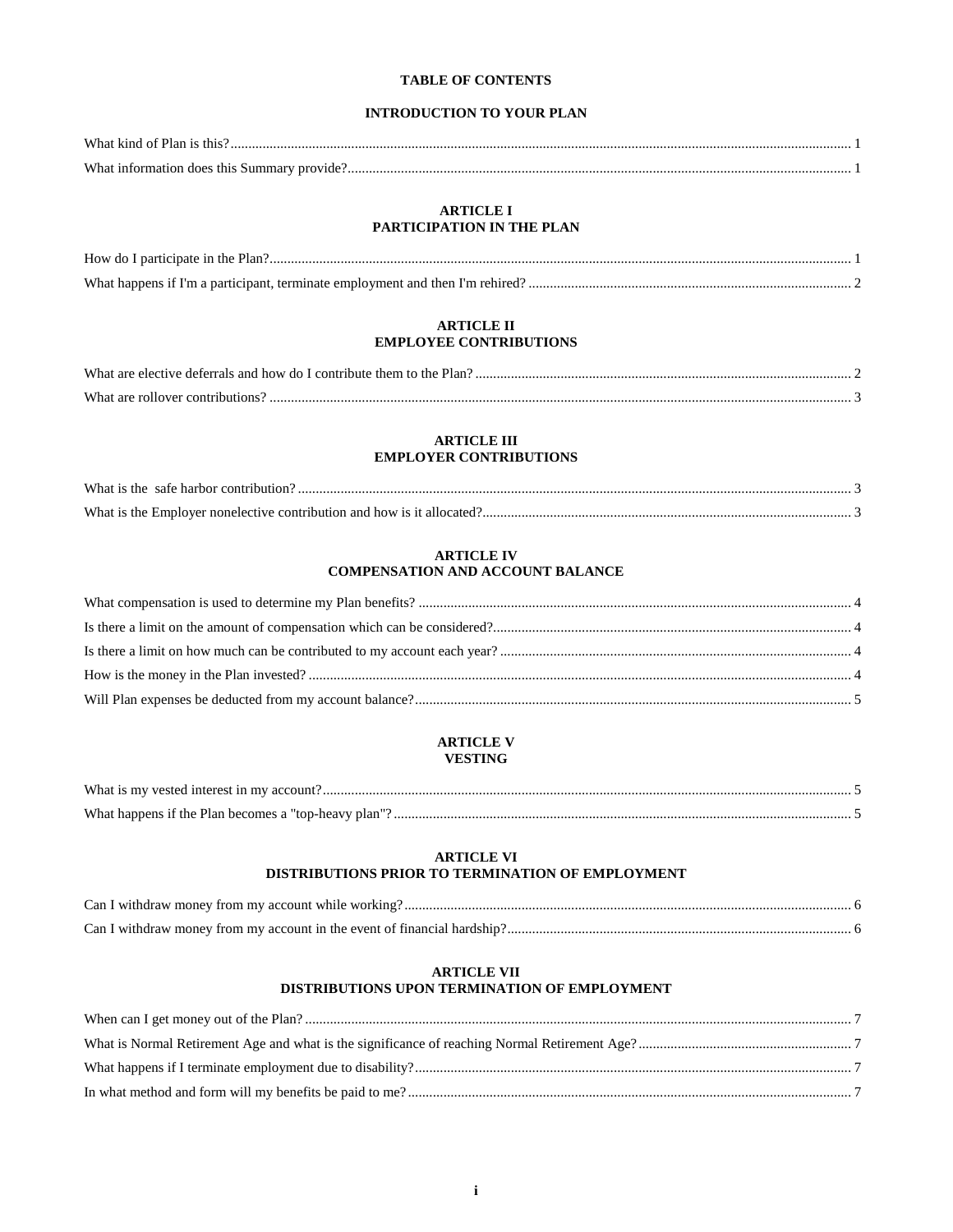## **ARTICLE VIII** DISTRIBUTIONS UPON DEATH

## **ARTICLE IX** TAX TREATMENT OF DISTRIBUTIONS

## **ARTICLE X LOANS**

| Is it possible to borrow money from the Plan? |  |
|-----------------------------------------------|--|
|-----------------------------------------------|--|

# **ARTICLE XI** PROTECTED BENEFITS AND CLAIMS PROCEDURES

# **ARTICLE XII** GENERAL INFORMATION ABOUT THE PLAN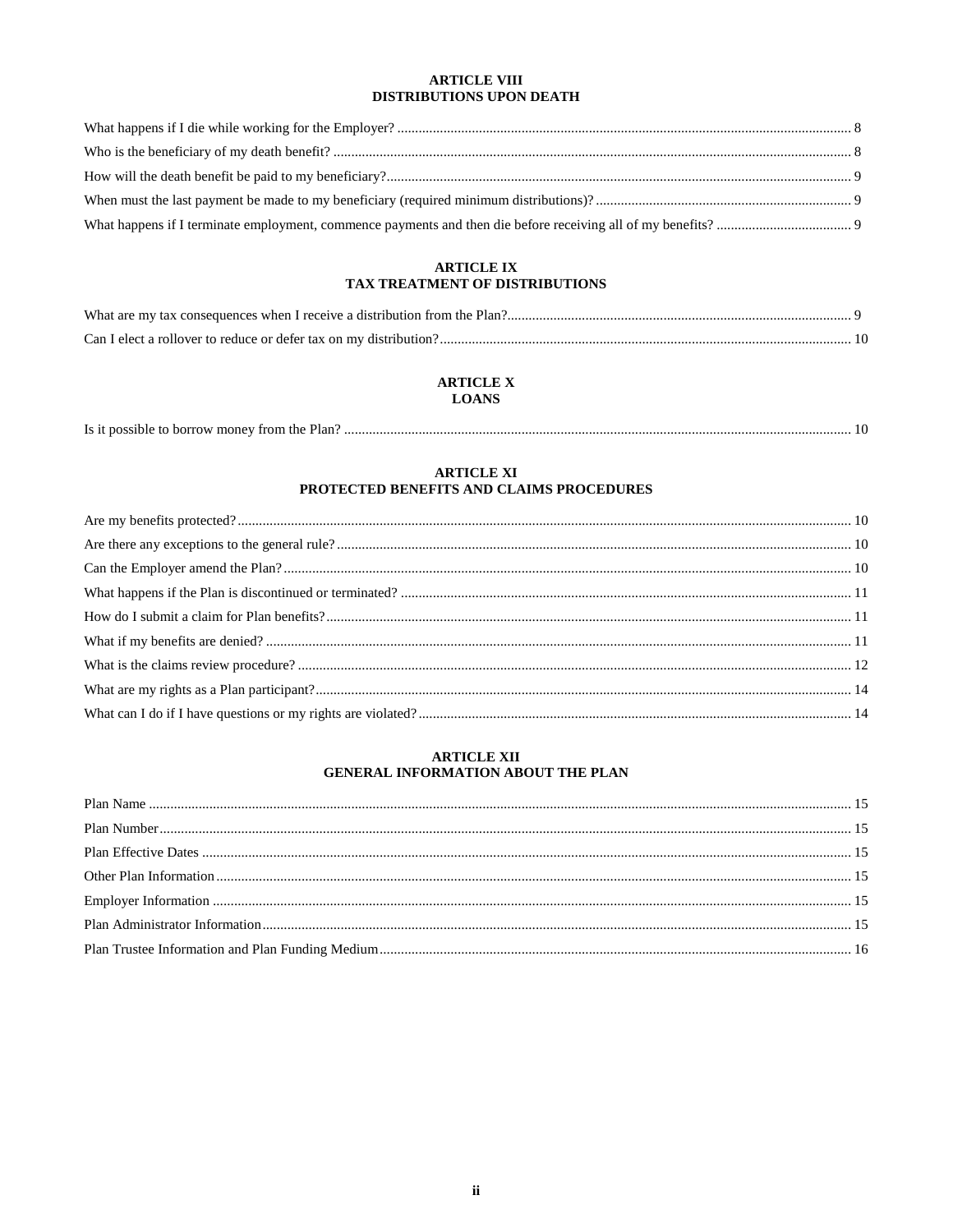## **THE CAPITAL ACCUMULATION PLAN FOR THE EMPLOYEES OF THE FIDELITY BANK**

## **SUMMARY PLAN DESCRIPTION**

## **INTRODUCTION TO YOUR PLAN**

## **What kind of Plan is this?**

The Capital Accumulation Plan for the Employees of The Fidelity Bank ("Plan") has been adopted to provide you with the opportunity to save for retirement on a tax-advantaged basis. This Plan is a type of qualified retirement plan commonly referred to as a 401(k) Plan. As a participant under the Plan, you may elect to contribute a portion of your compensation to the Plan.

## **What information does this Summary provide?**

This Summary Plan Description ("SPD") contains information regarding when you may become eligible to participate in the Plan, your Plan benefits, your distribution options, and many other features of the Plan. You should take the time to read this SPD to get a better understanding of your rights and obligations under the Plan.

In this SPD, the Employer has addressed the most common questions you may have regarding the Plan. If this SPD does not answer all of your questions, please contact the Plan Administrator or other plan representative. The Plan Administrator is responsible for responding to questions and making determinations related to the administration, interpretation, and application of the Plan. The name of the Plan Administrator can be found at the end of this SPD in the Article entitled "General Information about the Plan."

This SPD describes the Plan's benefits and obligations as contained in the legal Plan document, which governs the operation of the Plan. The Plan document is written in much more technical and precise language and is designed to comply with applicable legal requirements. If the non-technical language in this SPD and the technical, legal language of the Plan document conflict, the Plan document always governs. If you wish to receive a copy of the legal Plan document, please contact the Plan Administrator.

The Plan and your rights under the Plan are subject to federal laws, such as the Employee Retirement Income Security Act (ERISA) and the Internal Revenue Code, as well as some state laws. The provisions of the Plan are subject to revision due to a change in laws or due to pronouncements by the Internal Revenue Service (IRS) or Department of Labor (DOL). The Employer may also amend or terminate this Plan. If the provisions of the Plan that are described in this SPD change, the Employer will notify you.

## **ARTICLE I PARTICIPATION IN THE PLAN**

## **How do I participate in the Plan?**

Provided you are not an Excluded Employee, you may begin participating under the Plan once you have satisfied the eligibility requirements and reached your Entry Date. The following describes Excluded Employees, if any, the eligibility requirements and Entry Dates that apply. You should contact the Plan Administrator if you have questions about the timing of your Plan participation.

## **All Contributions**

**Excluded Employees.** If you are a member of a class of employees identified below, you are an Excluded Employee and you are not entitled to participate in the Plan. The Excluded Employees are:

- union employees whose employment is governed by a collective bargaining agreement under which retirement benefits were the subject of good faith bargaining
- certain nonresident aliens who have no earned income from sources within the United States
- leased employees
- reclassified employees (an employee who was previously not treated as an employee of the Employer but you are reclassified as being an employee)

## **Additional Excluded Employee provisions**

As to All Contributions, exclude Employees hired prior to August 1, 2007 who elected to become a Participant in The Enhanced Capital Accumulation Plan for the Employees of The Fidelity Bank, Employees whose Employment Commencement Date is after November 1, 2007, Employees who participate in The Enhanced Capital Accumulation Plan for the Employees of The Fidelity Bank and Employees who were not Participants in the Plan prior to January 1, 2015. See the Plan Administrator for additional information if you are not sure if this affects you.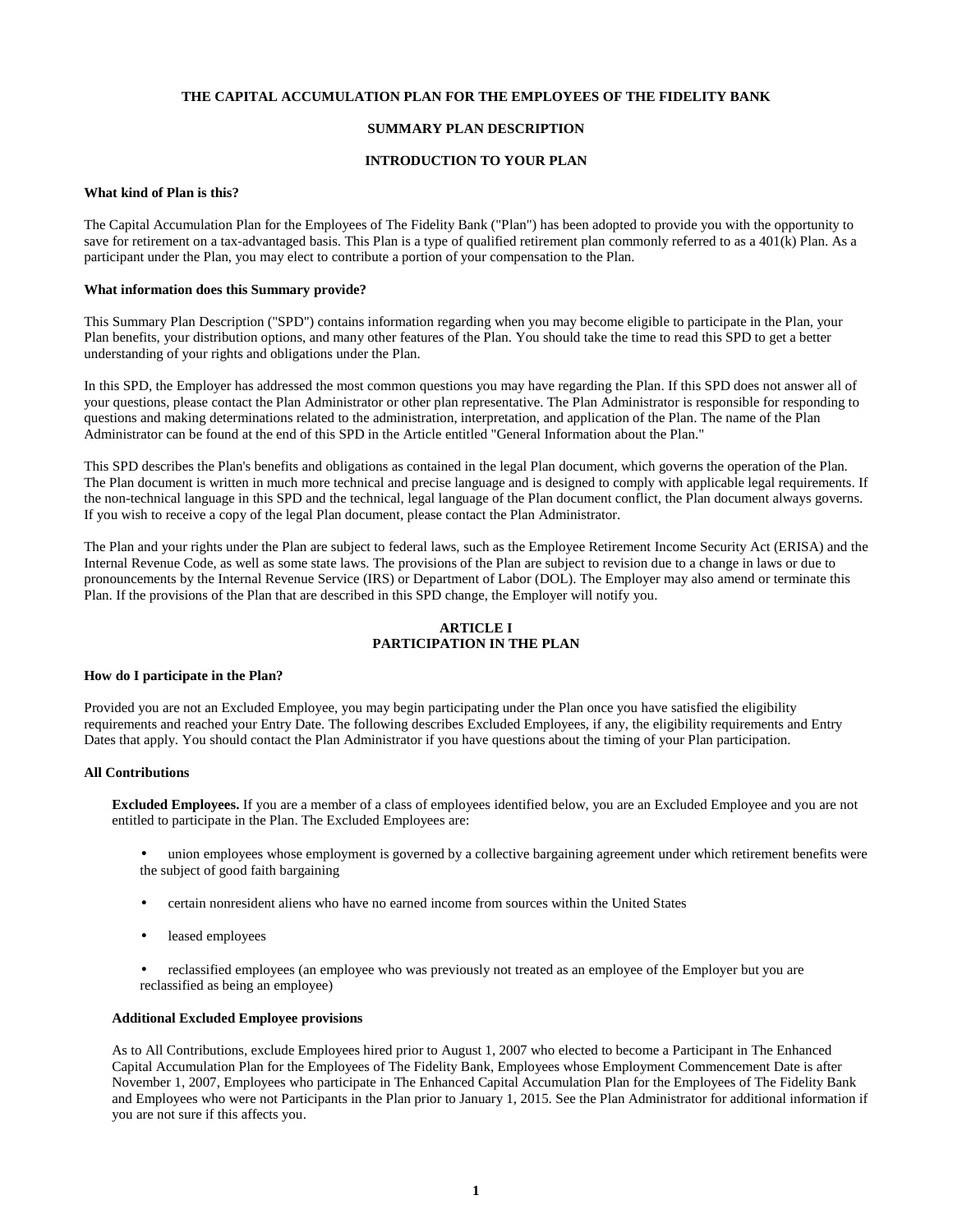**Eligibility Conditions.** You will be eligible to participate in the Plan on your date of hire. However, you will actually enter the Plan once you reach the Entry Date as described below.

**Entry Date.** Your Entry Date will be the first day of the month coinciding with or next following the date you satisfy the eligibility requirements.

### **What happens if I'm a participant, terminate employment and then I'm rehired?**

If you are no longer a participant because of a termination of employment, and you are rehired, then you will be able to participate in the Plan on the date on which you are rehired if you are otherwise eligible to participate in the Plan.

## **ARTICLE II EMPLOYEE CONTRIBUTIONS**

### **What are elective deferrals and how do I contribute them to the Plan?**

**Elective Deferrals.** As a participant under the Plan, you may elect to reduce your compensation by a specific percentage or dollar amount and have that amount contributed to the Plan as an elective deferral. There are two types of elective deferrals: pre-tax deferrals and Roth deferrals. For purposes of this SPD, "elective deferrals" generally means both pre-tax deferrals and Roth deferrals. Regardless of the type of deferral you make, the amount you defer is counted as compensation for purposes of Social Security taxes.

**Pre-Tax Deferrals.** If you elect to make pre-tax deferrals, then your taxable income is reduced by the deferral contributions so you pay less in federal income taxes. Later, when the Plan distributes the deferrals and earnings, you will pay the taxes on those deferrals and the earnings. Therefore, with a pre-tax deferral, federal income taxes on the deferral contributions and on the earnings are only postponed. Eventually, you will have to pay taxes on these amounts.

**Roth Deferrals.** If you elect to make Roth deferrals, the deferrals are subject to federal income taxes in the year of deferral. However, the deferrals and, in certain cases, the earnings on the deferrals are not subject to federal income taxes when distributed to you. In order for the earnings to be tax free, you must meet certain conditions. See "What are my tax consequences when I receive a distribution from the Plan?" below.

**Deferral procedure.** The amount you elect to defer will be deducted from your pay in accordance with a procedure established by the Plan Administrator. If you wish to defer, the procedure will require that you enter into a salary reduction agreement. You may elect to defer a portion of your compensation payable on or after your Entry Date. Such election will become effective as soon as administratively feasible after it is received by the Plan Administrator. Your election will remain in effect until you modify or terminate it.

**Deferral modifications.** You may revoke or make modifications to your salary deferral election in accordance with procedures that the Employer provides. See the Plan Administrator for further information.

**Annual dollar limit.** Your total deferrals in any taxable year may not exceed a dollar limit which is set by law. The limit for 2021 is \$19,500. After 2021, the dollar limit may increase for cost-of-living adjustments.

**Catch-up contributions.** If you are at least age 50 or will attain age 50 before the end of a calendar year, then you may elect to defer additional amounts (called "catch-up contributions") to the plan for that year. The additional amounts may be deferred regardless of any other limitations on the amount that you may defer to the plan. The maximum "catch-up contribution" that you can make in 2021 is \$6,500. After 2021, the maximum may increase for cost-of-living adjustments. Any "catch-up contributions" that you make will be taken into account in determining any Employer matching contribution made to the Plan.

You should be aware that each separately stated annual dollar limit on the amount you may defer (the annual deferral limit and the "catch-up contribution" limit) is a separate aggregate limit that applies to all such similar elective deferral amounts and "catch-up contributions" you may make under this Plan and any other cash or deferred arrangements (including tax-sheltered 403(b) annuity contracts, simplified employee pensions or other 401(k) plans) in which you may be participating. Generally, if an annual dollar limit is exceeded, then the excess must be returned to you in order to avoid adverse tax consequences. For this reason, it is desirable to request in writing that any such excess elective deferral amounts be returned to you.

If you are in more than one plan, you must decide which plan or arrangement you would like to return the excess. If you decide that the excess should be distributed from this Plan, you must communicate this in writing to the Plan Administrator no later than the March 1st following the close of the calendar year in which such excess deferrals were made. However, if the entire dollar limit is exceeded in this Plan or any other plan the Employer maintains, then you will be deemed to have notified the Plan Administrator of the excess. The Plan Administrator will then return the excess deferral and any earnings to you by April 15th.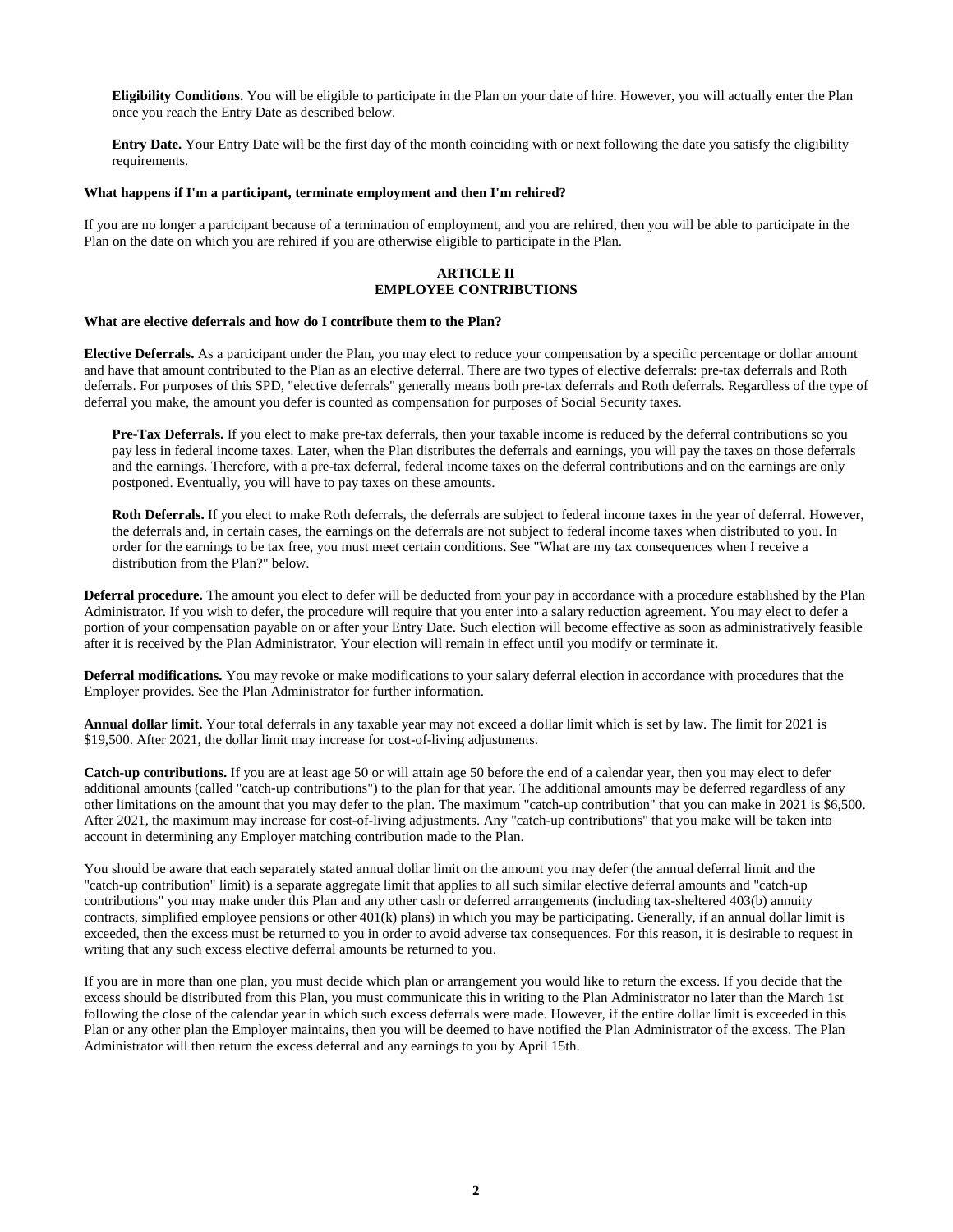#### **What are rollover contributions?**

**Rollover contributions.** At the discretion of the Plan Administrator, if you are an eligible employee, you may be permitted to deposit into the Plan distributions you have received from other plans and certain IRAs. Such a deposit is called a "rollover" and may result in tax savings to you. You may ask the Plan Administrator or Trustee of the other plan or IRA to directly transfer (a "direct rollover") to this Plan all or a portion of any amount that you are entitled to receive as a distribution from such plan. Alternatively, you may elect to deposit any amount eligible to be rolled over within 60 days of your receipt of the distribution. You should consult qualified counsel to determine if a rollover is in your best interest.

Rollover account. Your rollover will be accounted for in a "rollover account." You will always be 100% vested in your "rollover account" (see the Article in this SPD entitled "Vesting"). This means that you will always be entitled to all amounts in your rollover account. Rollover contributions will be affected by any investment gains or losses.

**Withdrawal of rollover contributions.** You may withdraw the amounts in your "rollover account" prior to termination of employment only if you satisfy the conditions and limitations in the Article in the SPD entitled "DISTRIBUTIONS PRIOR TO TERMINATION OF EMPLOYMENT." You should see the Articles in this SPD entitled "Distributions Prior to Termination of Employment," "Distributions upon Termination of Employment," and "Distributions upon Death" for an explanation of how benefits (including your "rollover account") are paid from the Plan.

## **ARTICLE III EMPLOYER CONTRIBUTIONS**

In addition to any deferrals you elect to make, the Employer will make additional contributions to the Plan. This Article describes Employer contributions that will be made to the Plan and how your share of the contributions is determined.

#### **What is the safe harbor contribution?**

**Safe harbor 401(k) plan.** This Plan is referred to as a "safe harbor 401(k) plan." Before the beginning of each Plan Year, you will be provided with a comprehensive notice of your rights and obligations under the Plan. However, if you become eligible to participate in the Plan after the beginning of the Plan Year, then the notice will be provided to you on or before the date you are eligible. A safe harbor 401(k) plan is a plan design where the Employer commits to making certain contributions described below. This commitment to make contributions enables the Employer to simplify the administration of the Plan by ensuring that nondiscrimination regulations are met, which is why it is called a "safe harbor" plan.

**Safe Harbor Matching Contribution.** In order to maintain "safe harbor" status, the Employer will make a safe harbor matching contribution in an amount equal to a percentage of your elective deferrals, the specified matching percentage for the corresponding level of your elective deferrals as shown in the following table. This safe harbor matching contribution is 100% vested (see the Article in this SPD entitled "Vesting").

| Elective Deferral Tier |           | <b>Matching Percentage</b> |  |
|------------------------|-----------|----------------------------|--|
|                        | $0 - 3\%$ | 100%                       |  |
|                        | $3 - 6\%$ | 50%                        |  |

For purposes of calculating this safe harbor matching contribution, your compensation and deferrals will be computed for each payroll period.

#### **What is the Employer nonelective contribution and how is it allocated?**

**Nonelective contribution.** Each year, the Employer may make a discretionary nonelective contribution to the Plan. Your share of any contribution is determined below.

**Allocation conditions.** In order to share in the nonelective contribution you must satisfy the following conditions:

• If you are employed on the last day of the Plan Year, you will share regardless of the amount of service you complete during the Plan Year.

## **Waiver of allocation conditions**

You will share in the nonelective contribution for the year you terminate employment regardless of the amount of service you complete during the Plan Year if you terminate on or following your death, disability or attainment of Normal Retirement Age.

Your share of the contribution. The nonelective contribution will be "allocated" or divided among participants eligible to share in the contribution for the Plan Year.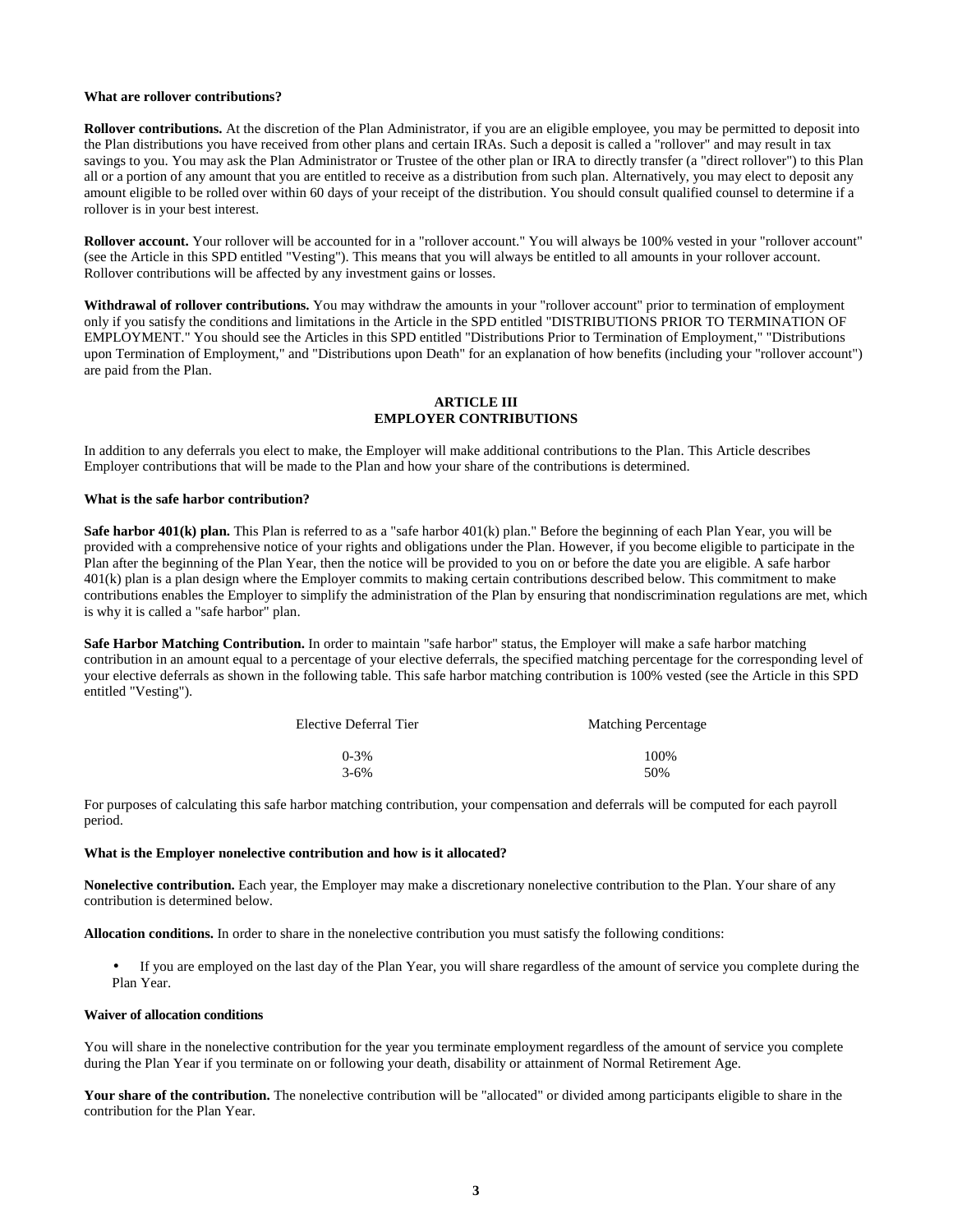Your share of the nonelective contribution is determined by the following fraction:

| Nonelective Contribution | Your Compensation         |  |
|--------------------------|---------------------------|--|
|                          | Total Compensation of All |  |
|                          | Participants Eligible to  |  |
|                          | Share                     |  |

For example: Suppose the nonelective contribution for the Plan Year is \$20,000. Employee A's compensation for the Plan Year is \$25,000. The total compensation of all participants eligible to share, including Employee A, is \$250,000. Employee A's share will be:

 $$20,000$   $X = $25,000$  or \$2,000 \$250,000

## **ARTICLE IV COMPENSATION AND ACCOUNT BALANCE**

### **What compensation is used to determine my Plan benefits?**

## **All Contributions**

**Definition of compensation.** Compensation is defined as your total compensation that is subject to income tax and paid to you by the Employer. If you are a self-employed individual, your compensation will be equal to your earned income. The following describes the adjustments to compensation that apply for the contributions noted above.

**Adjustments to compensation.** The following adjustments to compensation will be made:

• elective deferrals to this Plan and to any other plan or arrangement (such as a cafeteria plan) will be included.

• reimbursements or other expense allowances, fringe benefits, moving expenses, deferred compensation, and welfare benefits will be excluded.

• compensation paid after you terminate is generally excluded for Plan purposes. However, the following amounts will be included in compensation even though they are paid after you terminate employment, provided these amounts would otherwise have been considered compensation as described above and provided they are paid within 2 1/2 months after you terminate employment, or if later, the last day of the Plan Year in which you terminate employment:

- compensation paid for services performed during your regular working hours, or for services outside your regular working hours (such as overtime or shift differential), or other similar payments that would have been made to you had you continued employment.
- compensation paid for unused accrued bona fide sick, vacation or other leave, if such amounts would have been included in compensation if paid prior to your termination of employment and you would have been able to use the leave if employment had continued.
- nonqualified unfunded deferred compensation if the payment is includible in gross income and would have been paid to you had you continued employment.

## **Is there a limit on the amount of compensation which can be considered?**

The Plan, by law, cannot recognize annual compensation in excess of a certain dollar limit. The limit for the Plan Year beginning in 2021 is \$290,000. After 2021, the dollar limit may increase for cost-of-living adjustments.

### **Is there a limit on how much can be contributed to my account each year?**

Generally, the law imposes a maximum limit on the amount of contributions including elective deferrals (excluding catch-up contributions) that may be made to your account and any other amounts allocated to any of your accounts during the Plan Year, excluding earnings. Beginning in 2021, this total cannot exceed the lesser of \$58,000 or 100% of your annual compensation (as limited under the previous question). After 2021, the dollar limit may increase for cost-of-living adjustments.

#### **How is the money in the Plan invested?**

The Trustee of the Plan has been designated to hold the assets of the Plan for the benefit of Plan participants and their beneficiaries in accordance with the terms of this Plan. The trust fund established by the Plan's Trustee will be the funding medium used for the accumulation of assets from which Plan benefits will be distributed.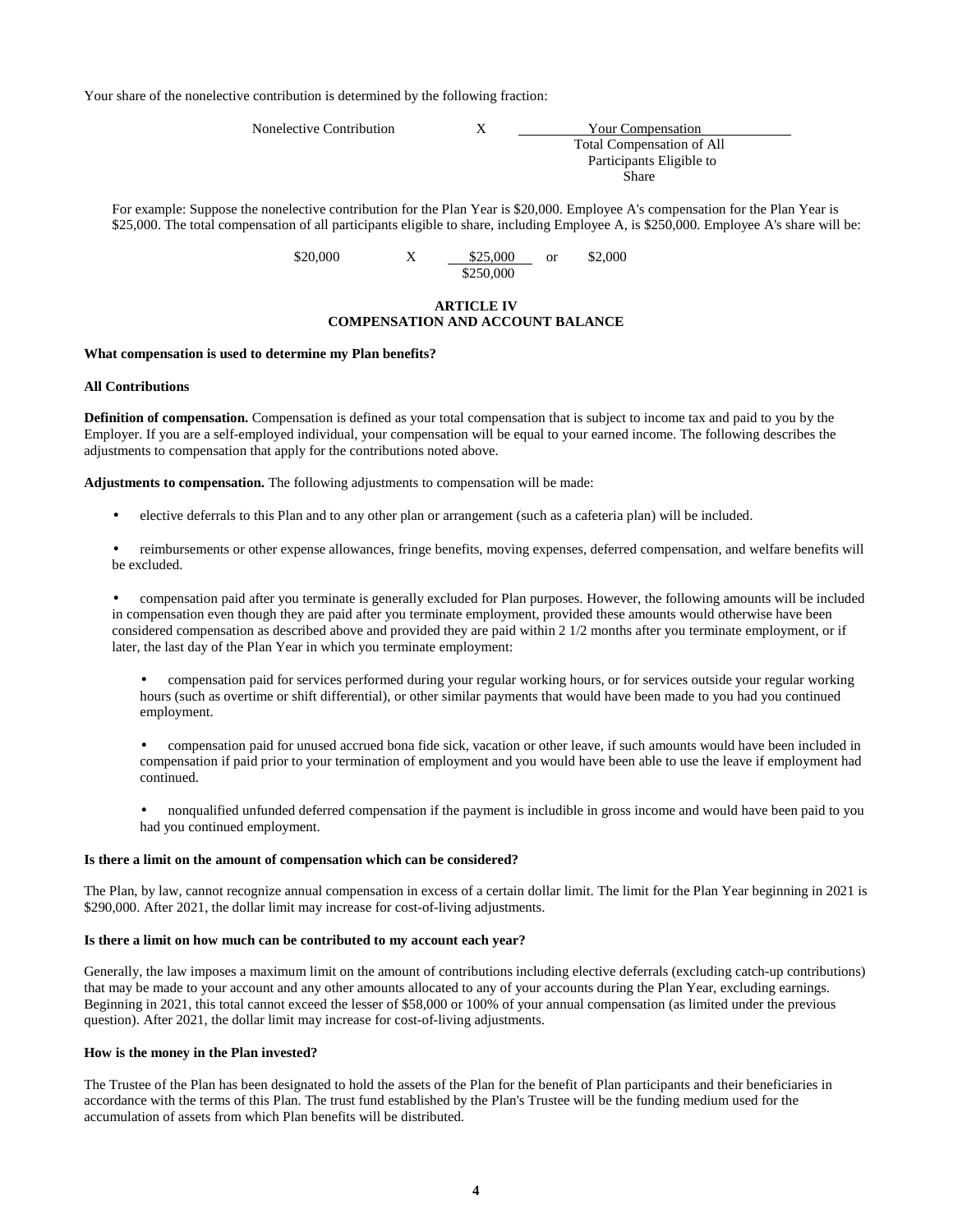**Participant direction of investments.** You will be able to direct the investment of your entire interest in the Plan. The Plan Administrator will provide you with information on the investment choices available to you, the procedures for making investment elections, the frequency with which you can change your investment choices and other important information. You need to follow the procedures for making investment elections and you should carefully review the information provided to you before you give investment directions. If you do not direct the investment of your applicable Plan accounts, then your accounts will be invested in accordance with the default investment alternatives established under the Plan. These default investments will be made in accordance with specific rules under which the fiduciaries of the Plan, including the Employer, the Trustee and the Plan Administrator, will be relieved of any legal liability for any losses resulting from the default investments. The Plan Administrator has or will provide you with a separate notice which details these default investments and your right to switch out of the default investment if you so desire.

The Plan is intended to comply with Section 404(c) of ERISA (the Employee Retirement Income Security Act). If the Plan complies with this Section, then the fiduciaries of the Plan, including the Employer, the Trustee and the Plan Administrator, will be relieved of any legal liability for any losses which are the direct and necessary result of the investment directions that you give. Procedures must be followed in giving investment directions. If you fail to do so, then your investment directions need not be followed. If you do not direct the investment of your applicable Plan accounts, your accounts will be invested in accordance with the default investment alternatives established under the Plan.

**Earnings or losses.** When you direct investments, your accounts are segregated for purposes of determining the earnings or losses on these investments. Your Participant-directed Account does not share in the investment performance of other participants who have directed their own investments. You should remember that the amount of your benefits under the Plan will depend in part upon your choice of investments. Gains as well as losses can occur and the Employer, the Plan Administrator, and the Trustee will not provide investment advice or guarantee the performance of any investment you choose.

Periodically, you will receive a benefit statement that provides information on your account balance and your investment returns. It is your responsibility to notify the Plan Administrator of any errors you see on any statements within 30 days after the statement is provided or made available to you.

## **Will Plan expenses be deducted from my account balance?**

The Plan will pay some or all Plan related expenses except for a limited category of expenses, known as "settlor expenses," which the law requires the employer to pay. Generally, settlor expenses relate to the design, establishment or termination of the Plan. See the Plan Administrator for more details. The expenses charged to the Plan may be charged pro rata to each Participant in relation to the size of each Participant's account balance or may be charged equally to each Participant. In addition, some types of expenses may be charged only to some Participants based upon their use of a Plan feature or receipt of a plan distribution. Finally, the Plan may charge expenses in a different manner as to Participants who have terminated employment with the Employer versus those Participants who remain employed with the Employer.

## **ARTICLE V VESTING**

## **What is my vested interest in my account?**

You are always 100% vested in all of your Plan accounts.

## **What happens if the Plan becomes a "top-heavy plan"?**

**Top-heavy plan.** A retirement plan that primarily benefits "key employees" is called a "top-heavy plan." Key employees are certain owners or officers of the Employer. A plan is generally a "top-heavy plan" when more than 60% of the plan assets are attributable to key employees. Each year, the Plan Administrator is responsible for determining whether the Plan is a "top-heavy plan."

**Top-heavy rules.** If the Plan becomes top-heavy in any Plan Year, then non-key employees may be entitled to certain "top-heavy minimum benefits," and other special rules will apply. These top-heavy rules include the following:

- The Employer may be required to make a contribution on your behalf in order to provide you with at least "top-heavy minimum benefits."
- If you are a participant in more than one Plan, you may not be entitled to "top-heavy minimum benefits" under both Plans.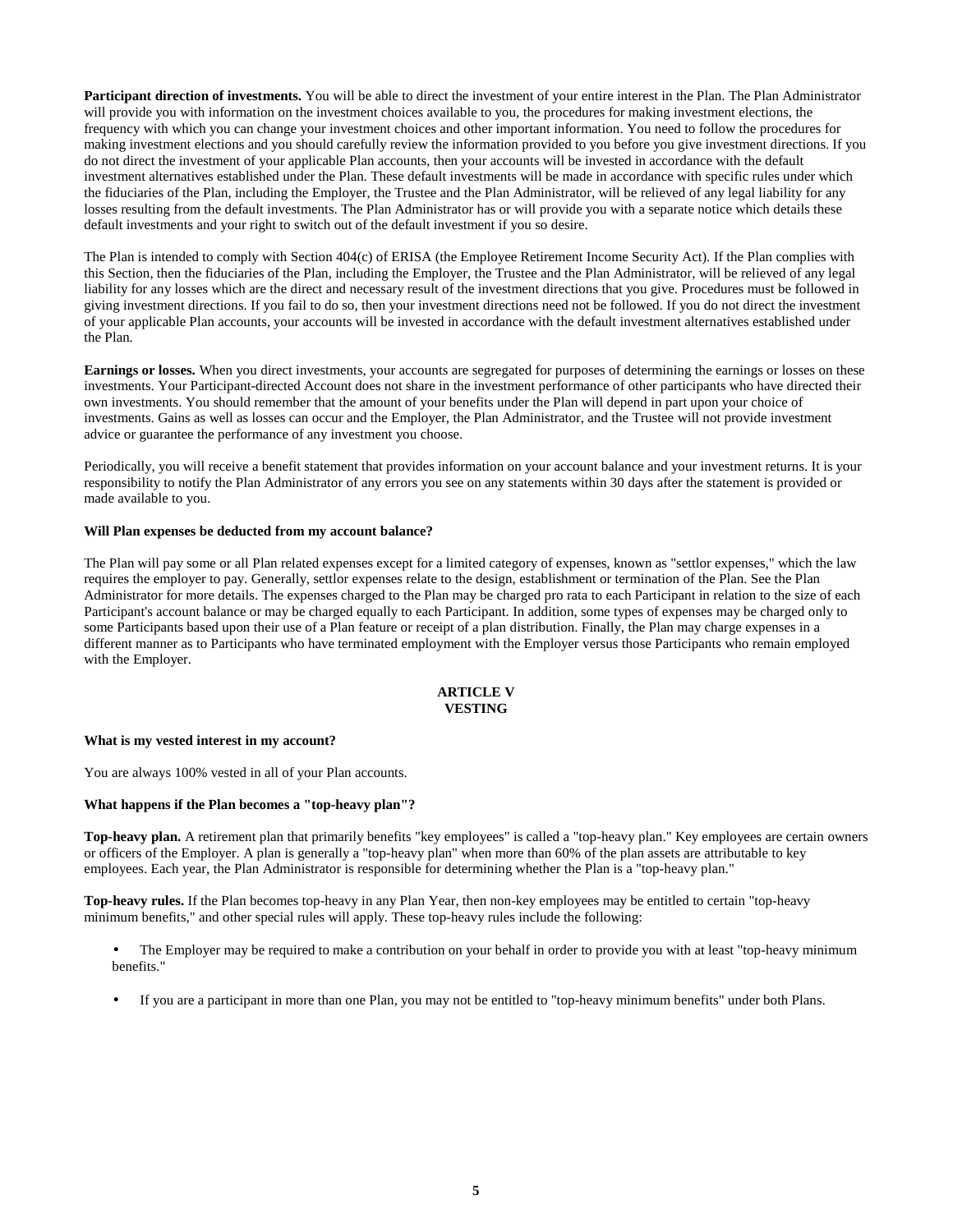## **ARTICLE VI DISTRIBUTIONS PRIOR TO TERMINATION OF EMPLOYMENT**

### **Can I withdraw money from my account while working?**

**In-service distributions.** You may be entitled to receive an in-service distribution. However, this distribution is not in addition to your other benefits and will therefore reduce the value of the benefits you will receive at retirement. This distribution is made at your election subject to possible administrative limitations on the frequency and actual timing of such distributions.

**Conditions and Limitations.** Generally you may receive a distribution from certain accounts prior to termination of employment provided you satisfy any of the following conditions:

- you have attained age 59 1/2. Satisfying this condition allows you to receive distributions from all contribution accounts.
- you have incurred a financial hardship as described below.

#### **Can I withdraw money from my account in the event of financial hardship?**

**Hardship distributions.** You may withdraw money on account of financial hardship if you satisfy certain conditions. This hardship distribution is not in addition to your other benefits and will therefore reduce the value of the benefits you will receive upon termination of employment or other event entitling you to distribution of your account balance.

**Qualifying expenses.** A hardship distribution may be made to satisfy certain immediate and heavy financial needs that you have. A hardship distribution may only be made for payment of the following:

- Expenses for medical care (described in Section 213(d) of the Internal Revenue Code) for you, your spouse or your dependents.
- Costs directly related to the purchase of your principal residence (excluding mortgage payments).

• Tuition, related educational fees, and room and board expenses for the next twelve (12) months of post-secondary education for you, your spouse, your children or your dependents.

• Amounts necessary to prevent your eviction from your principal residence or foreclosure on the mortgage of your principal residence.

Payments for burial or funeral expenses for your deceased parent, spouse, children or dependents.

• Expenses for the repair of damage to your principal residence that would qualify for the casualty loss deduction under the Internal Revenue Code without regard to the limit on casualty losses that are deductible for income tax purposes under IRC 165(h).

• Expenses for disasters arising from federally declared disasters, such as your expenses and losses (including loss of income) attributable to that disaster, provided your principal residence or place of employment was in an area FEMA designates as qualifying for individual assistance.

**Conditions.** If you have any of the above expenses, a hardship distribution can only be made if you certify and agree that all of the following conditions are satisfied:

(a) The distribution is not in excess of the amount of your immediate and heavy financial need. The amount of your immediate and heavy financial need may include any amounts necessary to pay any federal, state, or local income taxes or penalties reasonably anticipated to result from the distribution.

(b) You have obtained all distributions, other than hardship distributions, currently available under all retirement plans that the Employer maintains.

(c) You certify (via a form for that purpose) that you have insufficient cash or other liquid assets reasonably available to satisfy the need.

**Account restrictions.** You may request a hardship distribution only from the vested portion of the following accounts:

- pre-tax  $401(k)$  deferral accounts plus earnings
- $Roth 401(k)$  deferral accounts plus earnings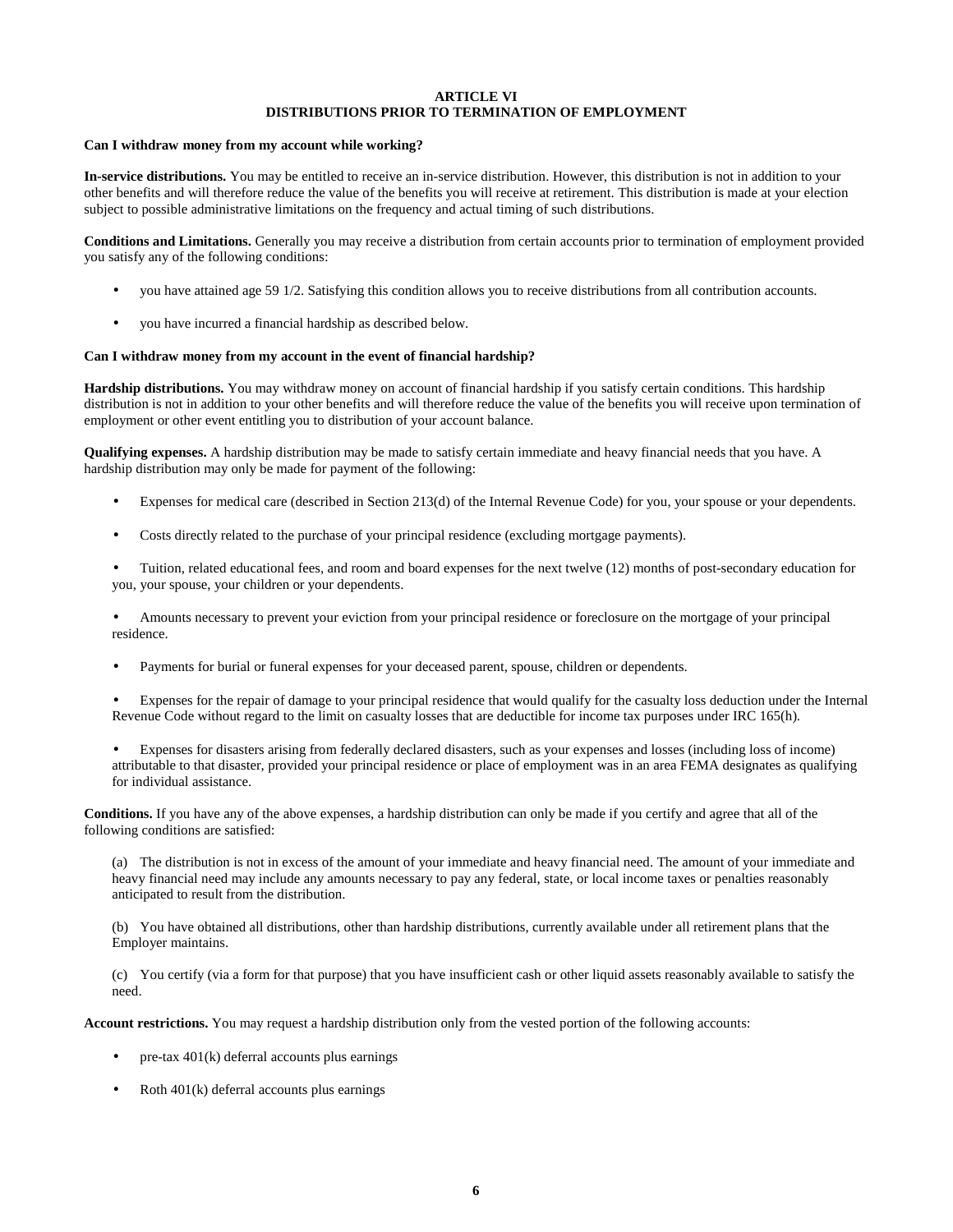## **ARTICLE VII DISTRIBUTIONS UPON TERMINATION OF EMPLOYMENT**

## **When can I get money out of the Plan?**

You may receive a distribution of some or all of your accounts in the Plan when you terminate employment with the Employer. The rules regarding the payment of death benefits to your beneficiary are described in the Article in this SPD entitled "Distributions upon Death."

As to the possibility of receiving a distribution while you are still employed with the Employer, see the Article in this SPD entitled "Distributions Prior to Termination of Employment."

**Military Service.** If you are a veteran and are reemployed under the Uniformed Services Employment and Reemployment Rights Act of 1994, your qualified military service may be considered service with the Employer. There may also be benefits for employees who die or become disabled while on active duty. Employees who receive wage continuation payments while in the military may benefit from various changes in the law. If you think you may be affected by these rules, ask the Plan Administrator for further details.

## **Termination and distribution before Normal Retirement Age (or age 62 if later)**

If your vested account balance exceeds \$1,000, your consent is required to distribute your account before you reach Normal Retirement Age (or age 62 if later). You may elect to have your vested account balance distributed to you as soon as administratively feasible following your termination of employment. (See the question entitled "In what method and form will my benefits be paid to me?" below for an explanation of the method of payment.)

If you terminate employment with a vested account balance exceeding \$1,000, you may elect to postpone your distribution until your "required beginning date" described below.

If your vested account balance does not exceed \$1,000, a distribution of your vested account balance will be made to you, regardless of whether you consent to receive it, as soon as administratively feasible following your termination of employment. (See the question entitled "In what method and form will my benefits be paid to me?" below for an explanation of the method of payment.)

Amounts in your rollover account will be considered as part of your benefit in determining whether the \$1,000 threshold for timing of payments described above has been exceeded as well as for determining if the value of your vested account balance exceeds the \$1,000 threshold used to determine whether you must consent to a distribution.

#### **Distribution on or after Normal Retirement Age (or age 62 if later)**

If you terminate employment with the Employer and will receive distribution on or after the later of age 62 or Normal Retirement Age, the Plan will distribute your account without your consent. The distribution will occur as soon as administratively feasible at the same time described above for other pre-62/Normal Retirement Age distributions not requiring your consent, but in any event distribution will be made no later than 60 days after the end of the Plan Year in which you terminate employment. Notwithstanding the foregoing, if your vested account balance exceeds \$5,000 (including rollover contributions), you may elect to postpone your distribution until your "required beginning date" described below.

## **What is Normal Retirement Age and what is the significance of reaching Normal Retirement Age?**

You will attain your Normal Retirement Age when you reach age 65.

#### **What happens if I terminate employment due to disability?**

**Definition of disability.** Under the Plan, disability is defined as the inability to engage in any substantial gainful activity by reason of any medically determinable physical or mental impairment that can be expected to result in death or which has lasted or can be expected to last for a continuous period of not less than twelve months. The permanence and degree of such impairment must be supported by medical evidence. The Plan Administrator may require that your disability be determined by a licensed physician.

Payment of benefits. If you terminate employment because you become disabled, you will be entitled to your vested account balance under the Plan and the Plan will distribute your account balance in the same manner as for any other non-death related termination.

#### **In what method and form will my benefits be paid to me?**

#### **Termination and distribution before Normal Retirement Age (or age 62 if later)**

If you terminate employment and will receive a distribution before the later of age 62 or Normal Retirement Age and your vested account balance does not exceed \$5,000, then your vested account balance may only be distributed to you in a single lump-sum payment in cash.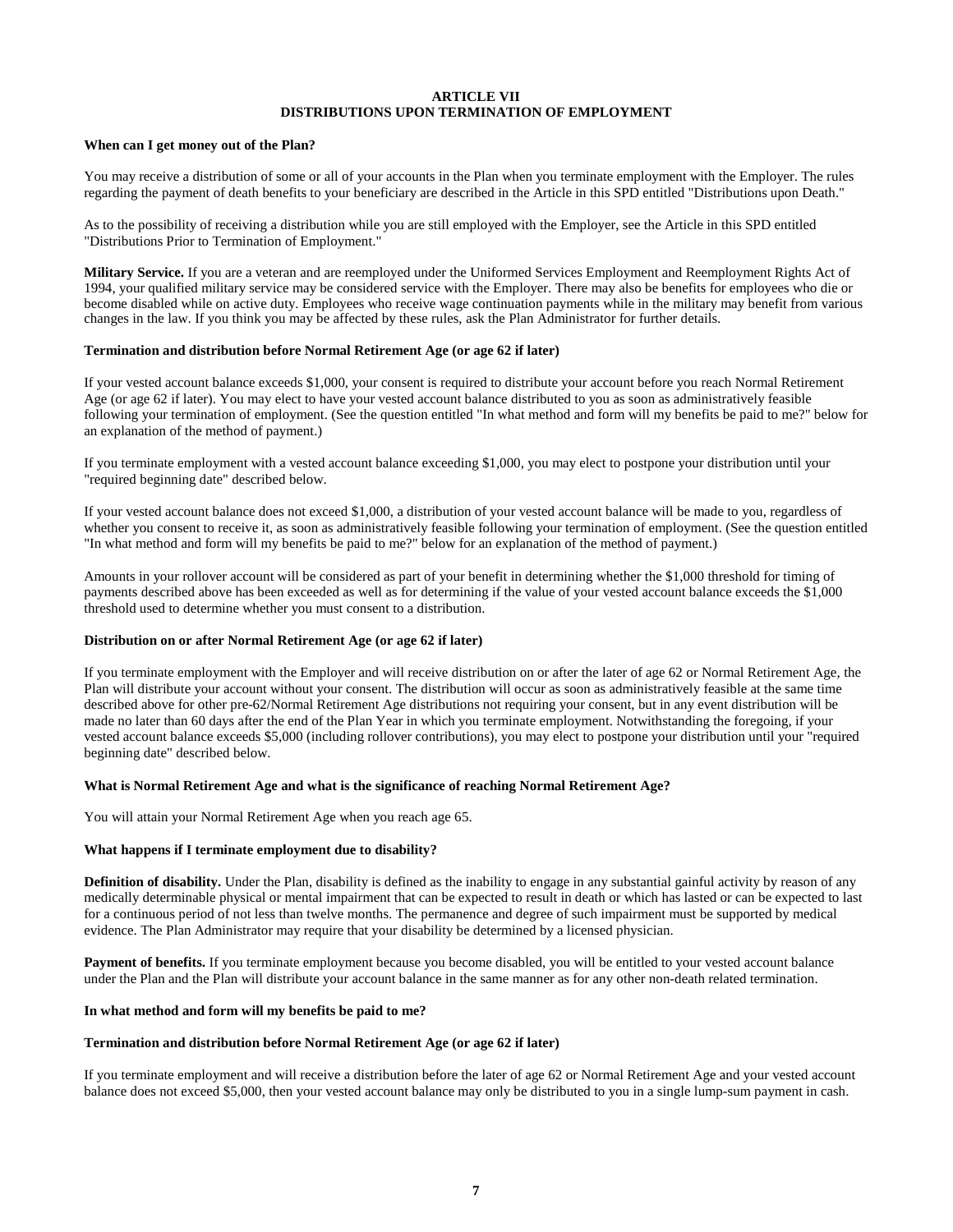If you terminate employment and will receive a distribution before the later of age 62 and Normal Retirement Age and your vested account balance exceeds \$5,000, you may elect to receive a distribution of your vested account balance in:

- a single lump-sum payment in cash
- installments over a period of not more than your assumed life expectancy (or the assumed life expectancies of you and your beneficiary)

In determining whether your vested account balance exceeds the \$5,000 dollar threshold, "rollovers" (and any earnings allocable to "rollover" contributions) will be taken into account.

## **Distribution on or after Normal Retirement Age (or age 62 if later)**

If you terminate employment and will receive distribution on or following the attainment of the later of age 62 or Normal Retirement Age, and your vested account balance (including rollovers) does not exceed \$5,000, you will receive distribution in the form of a single lumpsum payment in cash. If your balance exceeds \$5,000, you may elect to receive distribution as described above relating to termination before the later of age 62 and Normal Retirement Age. In determining whether your vested account balance exceeds the \$5,000 dollar threshold, "rollovers" (and any earnings allocable to "rollover" contributions) will be taken into account.

## **Required beginning date**

As described above, you may delay the distribution of your vested account balance. However, if you elect to delay the distribution of your vested account balance, there are rules that require that certain minimum distributions be made from the Plan. If you are a 5% owner, distributions are required to begin not later than the April 1st following the end of the year in which you reach age 70 1/2. If you are not a 5% owner, distributions are required to begin not later than the April 1st following the later of the end of the year in which you reach age 70 1/2 or terminate employment. You should see the Plan Administrator if you think you may be affected by these rules.

## **ARTICLE VIII DISTRIBUTIONS UPON DEATH**

### **What happens if I die while working for the Employer?**

If you die while still employed by the Employer, then your vested account balance will be used to provide your beneficiary with a death benefit.

## **Who is the beneficiary of my death benefit?**

You may designate a beneficiary of your Plan account on a form provided to you for this purpose by the Plan Administrator. If you do not designate a beneficiary, your account will be distributed as described below under "No beneficiary designation." If you are married, your spouse has certain rights to the death benefit. You should immediately report any change in your marital status to the Plan Administrator.

Married Participant. If you are married at the time of your death, your spouse will be the beneficiary of the entire death benefit unless you designate in writing a different beneficiary. IF YOU WISH TO DESIGNATE A BENEFICIARY OTHER THAN YOUR SPOUSE, YOUR SPOUSE MUST IRREVOCABLY CONSENT TO WAIVE ANY RIGHT TO THE DEATH BENEFIT. YOUR SPOUSE'S CONSENT MUST BE IN WRITING, BE WITNESSED BY A NOTARY OR A PLAN REPRESENTATIVE AND ACKNOWLEDGE THE SPECIFIC NON-SPOUSE BENEFICIARY.

## **Changes to designation.**

If, with spousal consent as required, you have designated someone other than your spouse as beneficiary and now wish to change your designation, see the Plan Administrator for details. In addition, you may elect a beneficiary other than your spouse without your spouse's consent if your spouse cannot be located.

**Divorce.** A divorce decree automatically revokes your designation of your spouse or former spouse as your beneficiary under the Plan unless a Qualified Domestic Relations Order provides otherwise. You should complete a form to make a new beneficiary designation if a divorce decree is issued. See the Plan Administrator for details if you think you may be affected by this provision.

**Unmarried Participant.** If you are not married, you may designate a beneficiary of your choosing.

No beneficiary designation. At the time of your death, if you have not designated a beneficiary or your beneficiary is not alive, the death benefit will be paid in the following order of priority to:

## (a) your surviving spouse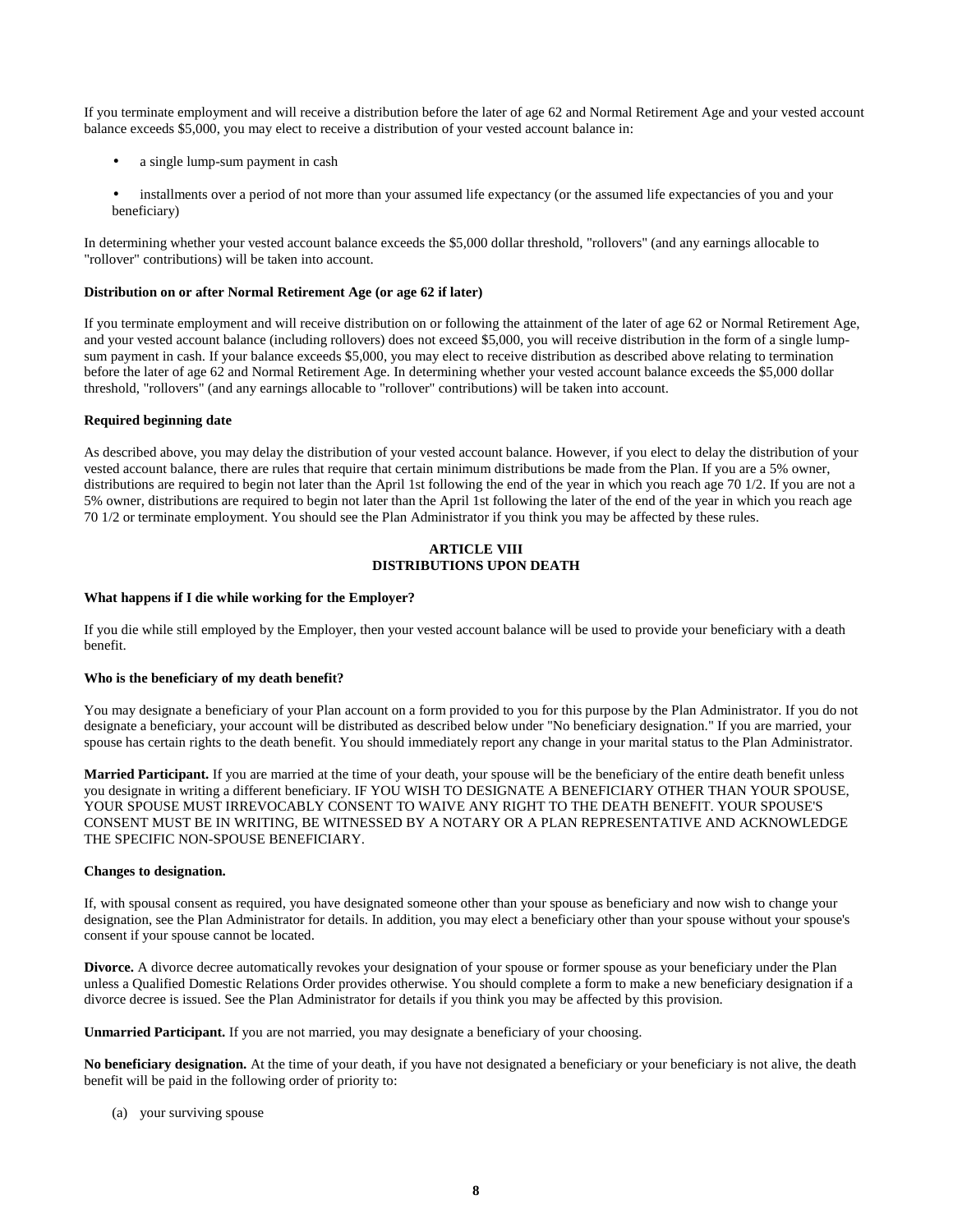(b) your children, including adopted children in equal shares (and if a child is not living, that child's share will be distributed to that child's living descendants)

- (c) your surviving parents, in equal shares
- (d) your estate

#### **How will the death benefit be paid to my beneficiary?**

**Method/form of distribution.** The form of payment of the death benefit will be in cash. If the death benefit payable to a beneficiary does not exceed \$5,000, then the benefit may only be paid as a lump sum. If the death benefit exceeds \$5,000, your beneficiary may elect to have the death benefit paid in:

- a single lump-sum payment in cash
- annual installments at least equal to the required minimum distribution amount

**Timing of distribution.** Payment of the death benefit must begin by the end of the calendar year which follows the year of your death if your designated beneficiary is a person. If your designated beneficiary is not a person, then your entire death benefit must generally be paid within five years after your death. If your spouse is the sole beneficiary, your spouse may delay the start of payments until the year in which you would have attained age 70 1/2.

#### **When must the last payment be made to my beneficiary (required minimum distributions)?**

The law generally restricts the ability of a retirement plan to be used as a method of deferring taxation for an unlimited period beyond the participant's life. Thus, there are rules that are designed to ensure that death benefits are distributable to beneficiaries within certain time periods. The application of these rules depends upon whether you die before or after your "required beginning date" as described above under "Required beginning date."

#### **Death before required beginning date.**

If your designated beneficiary is a person (other than your estate or certain trusts), then regardless of the method of distribution a beneficiary might otherwise be able to elect, minimum distributions of your death benefit must begin by the end of the calendar year which follows the year of your death and must be paid over a period not extending beyond your beneficiary's life expectancy. If your spouse is the sole beneficiary, your spouse may delay the start of payments until the year in which you would have attained age 70 1/2. Generally, if your beneficiary is not a person, then your entire death benefit must be paid within five years after your death.

#### **Death after required beginning date.**

If you die on or after your required beginning date, regardless of the method of distribution a beneficiary might otherwise be able to elect, payment must be made over a period which does not exceed the greater of the beneficiary's life expectancy or your remaining life expectancy (determined in accordance with applicable life expectancy tables and without regard to your actual death). If your beneficiary is not a person, your entire death benefit must be paid over a period not exceeding your remaining life expectancy (determined in accordance with applicable life expectancy tables and without regard to your actual death).

#### **What happens if I terminate employment, commence payments and then die before receiving all of my benefits?**

Your beneficiary will be entitled to your remaining vested interest in the Plan at the time of your death. See the Plan Administrator for more information regarding the timing and method of payments that apply to your beneficiary.

## **ARTICLE IX TAX TREATMENT OF DISTRIBUTIONS**

#### **What are my tax consequences when I receive a distribution from the Plan?**

Generally, you must include any Plan distribution in your taxable income in the year in which you receive the distribution. The tax treatment may also depend on your age when you receive the distribution. Certain distributions made to you when you are under age 59 1/2 could be subject to an additional 10% tax.

You will not be taxed on distributions of your Roth 401(k) deferrals. In addition, a distribution of the earnings on the Roth 401(k) deferrals will not be subject to tax if the distribution is a "qualified distribution." A "qualified distribution" is one that is made after you have attained age 59 1/2 or is made on account of your death or disability. In addition, in order to be a "qualified distribution," the distribution cannot be made prior to the expiration of a 5-year participation period. The 5-year participation period is the 5-year period beginning on the calendar year in which you first make a Roth 401(k) deferral to our Plan (or to another 401(k) plan or 403(b) plan if such amount was rolled over into this Plan) and ending on the last day of the calendar year that is 5 years later.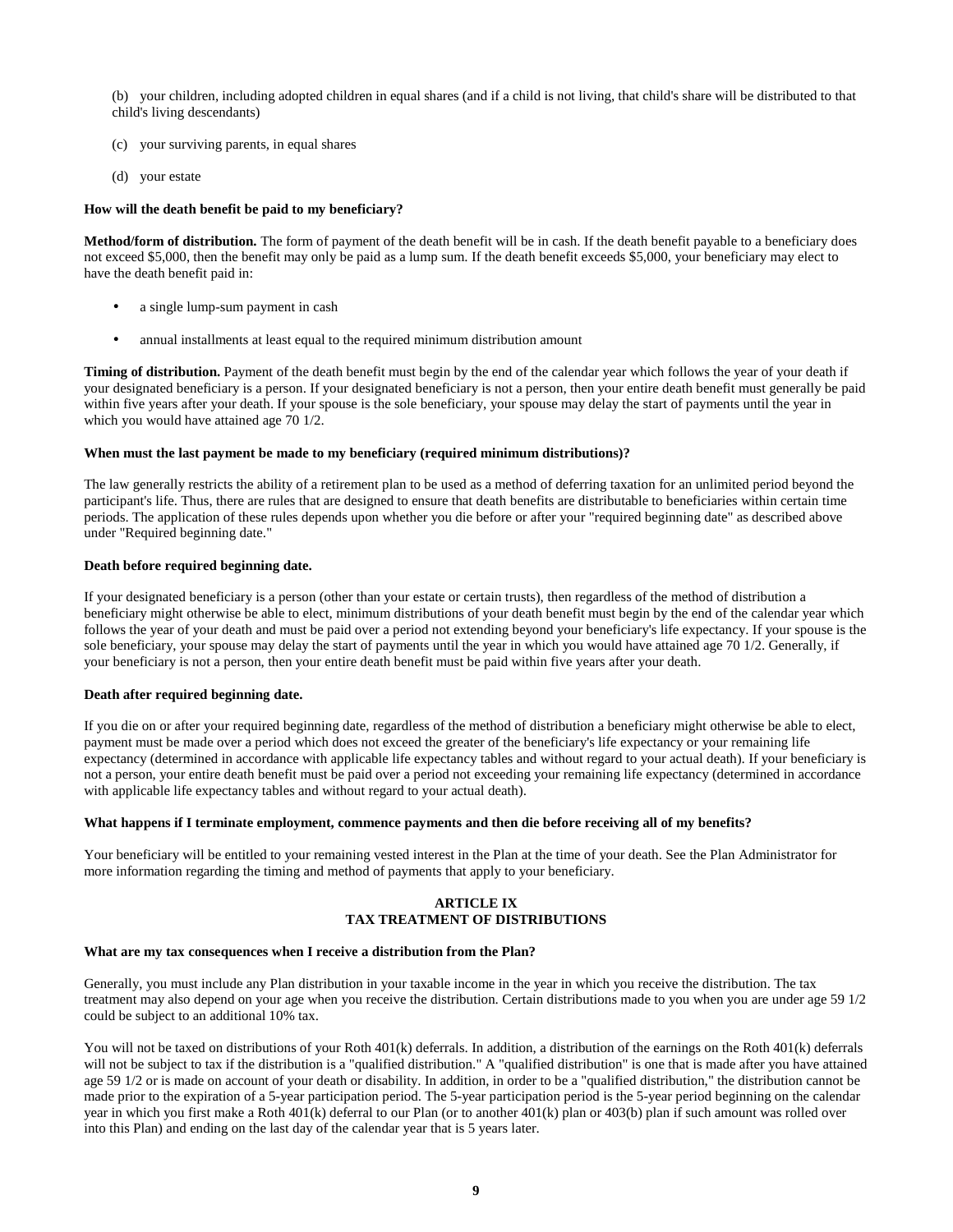#### **Can I elect a rollover to reduce or defer tax on my distribution?**

**Rollover or Direct Transfer.** You may reduce, or defer entirely, the tax due on your distribution through use of one of the following methods:

(a) **60-day rollover.** You may roll over all or a portion of the distribution to an Individual Retirement Account or Annuity (IRA) or another employer retirement plan willing to accept the rollover. This will result in no tax being due until you begin withdrawing funds from the IRA or other qualified employer plan. The rollover of the distribution, however, MUST be made within strict time frames (normally, within 60 days after you receive your distribution). Under certain circumstances, all or a portion of a distribution (such as a hardship distribution) may not qualify for this rollover treatment. In addition, most distributions will be subject to mandatory federal income tax withholding at a rate of 20%. This will reduce the amount you actually receive. For this reason, if you wish to roll over all or a portion of your distribution amount, then the direct rollover option described in paragraph (b) below would be the better choice.

(b) **Direct rollover.** For most distributions, you may request that a direct transfer (sometimes referred to as a direct rollover) of all or a portion of a distribution be made to either an Individual Retirement Account or Annuity (IRA) or another employer retirement plan willing to accept the transfer. A direct transfer will generally result in no tax being due (unless you roll pre-tax accounts directly to a Roth IRA) until you withdraw funds from the IRA or other employer plan. Like the rollover, under certain circumstances all or a portion of the amount to be distributed may not qualify for this direct transfer. If you elect to actually receive the distribution rather than request a direct transfer, then in most cases 20% of the distribution amount will be withheld for federal income tax purposes.

**Tax Notice.** WHENEVER YOU RECEIVE A DISTRIBUTION THAT IS AN ELIGIBLE ROLLOVER DISTRIBUTION, THE PLAN ADMINISTRATOR WILL DELIVER TO YOU A MORE DETAILED EXPLANATION OF THESE OPTIONS. HOWEVER, THE RULES WHICH DETERMINE WHETHER YOU QUALIFY FOR FAVORABLE TAX TREATMENT ARE VERY COMPLEX. YOU SHOULD CONSULT WITH QUALIFIED TAX COUNSEL BEFORE MAKING A CHOICE.

## **ARTICLE X LOANS**

## **Is it possible to borrow money from the Plan?**

Yes. Loans are permitted in accordance with the Plan Loan Policy. If you wish to receive a copy of the Loan Policy, please contact the Plan Administrator.

## **ARTICLE XI PROTECTED BENEFITS AND CLAIMS PROCEDURES**

#### **Are my benefits protected?**

As a general rule, your interest in your account, including your "vested interest," may not be alienated. This means that your interest may not be sold, used as collateral for a loan (other than for a Plan loan), given away or otherwise transferred (except at death to your beneficiary). In addition, your creditors (other than the IRS) may not attach, garnish or otherwise interfere with your benefits under the Plan.

## **Are there any exceptions to the general rule?**

There are three exceptions to this general rule. The Plan Administrator must honor a qualified domestic relations order (QDRO). A QDRO is defined as a decree or order issued by a court that obligates you to pay child support or alimony, or otherwise allocates a portion of your assets in the Plan to your spouse, former spouse, children or other dependents. If a QDRO is received by the Plan Administrator, all or a portion of your benefits may be used to satisfy that obligation. The Plan Administrator will determine the validity of any domestic relations order received. You and your beneficiaries can obtain from the Plan Administrator, without charge, a copy of the procedure used by the Plan Administrator to determine whether a qualified domestic relations order is valid.

The second exception applies if you are involved with the Plan's operation. If you are found liable for any action that adversely affects the Plan, the Plan Administrator can offset your benefits by the amount that you are ordered or required by a court to pay the Plan. All or a portion of your benefits may be used to satisfy any such obligation to the Plan.

The last exception applies to Federal tax levies and judgments. The Federal government is able to use your interest in the Plan to enforce a Federal tax levy and to collect a judgment resulting from an unpaid tax assessment.

## **Can the Employer amend the Plan?**

The Employer has the right to amend the Plan at any time. In no event, however, will any amendment authorize or permit any part of the Plan assets to be used for purposes other than the exclusive benefit of participants or their beneficiaries. Additionally, no amendment will cause any reduction in the amount credited to your account.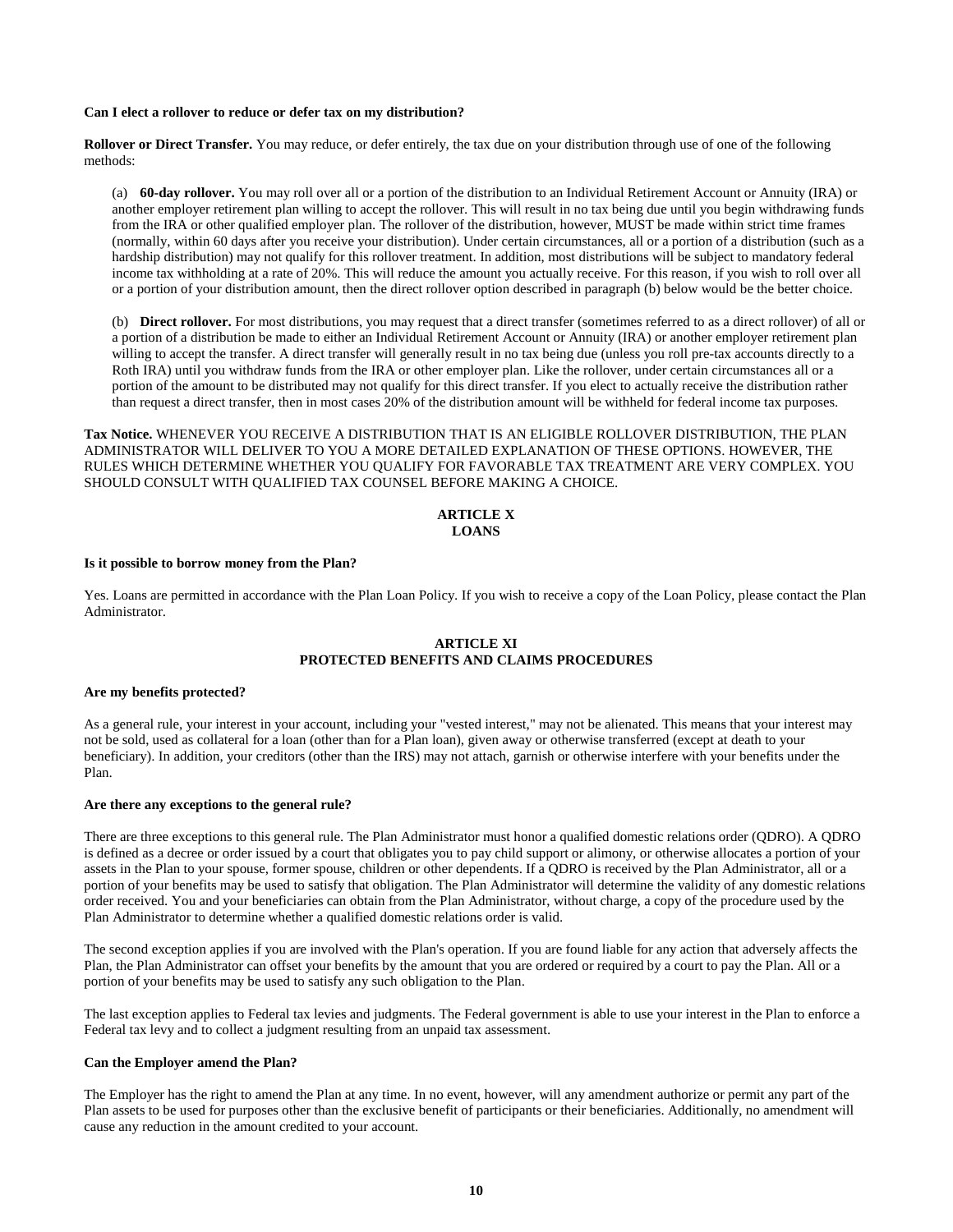## **What happens if the Plan is discontinued or terminated?**

Although the Employer intends to maintain the Plan indefinitely, the Employer reserves the right to terminate the Plan at any time. Upon termination, no further contributions will be made to the Plan and all amounts credited to your accounts will continue to be 100% vested. The Employer will direct the distribution of your accounts in a manner permitted by the Plan as soon as practicable. You will be notified if the Plan is terminated.

## **How do I submit a claim for Plan benefits?**

You may file a claim for benefits by submitting a written request for benefits to the Plan Administrator. You should contact the Plan Administrator to see if there is an applicable distribution form that must be used. If no specific form is required or available, then your written request for a distribution will be considered a claim for benefits. In the case of a claim for disability benefits, if disability is determined by the Plan Administrator (rather than by a third party such as the Social Security Administration), then you must also include with your claim sufficient evidence to enable the Plan Administrator to make a determination on whether you are disabled.

Decisions on the claim will be made within a reasonable period of time appropriate to the circumstances. "Days" means calendar days. If the Plan Administrator determines the claim is valid, then you will receive a statement describing the amount of benefit, the method or methods of payment, the timing of distributions and other information relevant to the payment of the benefit.

For purposes of the claims procedures described below, "you" refers to you, your authorized representative, or anyone else entitled to benefits under the Plan (such as a beneficiary). A document, record, or other information will be considered relevant to a claim if it:

- was relied upon in making the benefit determination;
- was submitted, considered, or generated in the course of making the benefit determination, without regard to whether it was relied upon in making the benefit determination;
- demonstrated compliance with the administrative processes and safeguards designed to ensure and to verify that benefit determinations are made in accordance with Plan documents and Plan provisions have been applied consistently with respect to all claimants; or
- constituted a statement of policy or guidance with respect to the Plan concerning the denied treatment option or benefit.

The Plan may offer additional voluntary appeal and/or mandatory arbitration procedures other than those described below. If applicable, the Plan will not assert that you failed to exhaust administrative remedies for failure to use the voluntary procedures, any statute of limitations or other defense based on timeliness is tolled during the time a voluntary appeal is pending; and the voluntary process is available only after exhaustion of the appeals process described in this section. If mandatory arbitration is offered by the Plan, the arbitration must be conducted instead of the appeal process described in this section, and you are not precluded from challenging the decision under ERISA §501(a) or other applicable law.

#### **What if my benefits are denied?**

Your request for Plan benefits will be considered a claim for Plan benefits, and it will be subject to a full and fair review. If your claim is wholly or partially denied, the Plan Administrator will provide you with a written or electronic notification of the Plan's adverse determination. This written or electronic notification must be provided to you within a reasonable period of time, but not later than 90 days (except as provided below for disability claims) after the receipt of your claim by the Plan Administrator, unless the Plan Administrator determines that special circumstances require an extension of time for processing your claim. If the Plan Administrator determines that an extension of time for processing is required, written notice of the extension will be furnished to you prior to the termination of the initial 90-day period. In no event will such extension exceed a period of 90 days from the end of such initial period. The extension notice will indicate the special circumstances requiring an extension of time and the date by which the Plan expects to render the benefit determination.

In the case of a claim for disability benefits, if disability is determined by the Plan Administrator (rather than a third party such as the Social Security Administration), then instead of the above, the initial claim must be resolved within 45 days of receipt by the Plan. A Plan may, however, extend this decision-making period for an additional 30 days for reasons beyond the control of the Plan. The Plan will notify you of the extension prior to the end of the 45-day period. If, after extending the time period for a first period of 30 days, the Plan Administrator determines that it will still be unable, for reasons beyond the control of the Plan, to make a decision within the extension period, the Plan may extend decision making for a second 30-day period. Appropriate notice will be provided to you before the end of the first 45 days and again before the end of each succeeding 30-day period. This notice will explain the circumstances requiring the extension and the date the Plan Administrator expects to render a decision. It will explain the standards on which entitlement to the benefits is based, the unresolved issues that prevent a decision, the additional issues that prevent a decision, and the additional information needed to resolve the issues. You will have 45 days from the date of receipt of the Plan Administrator's notice to provide the information required.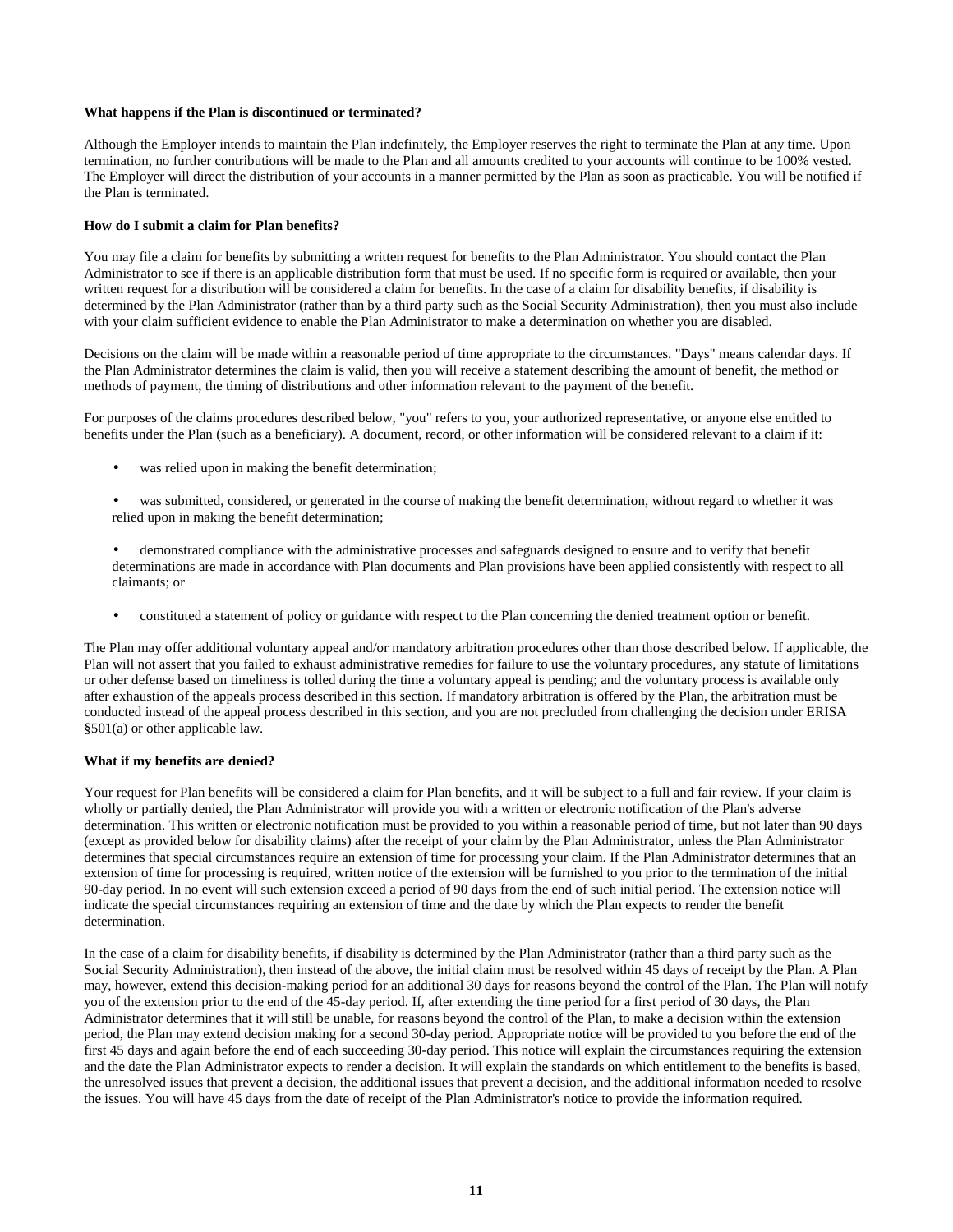If the Plan Administrator determines that all or part of the claim should be denied (an "adverse benefit determination"), it will provide a notice of its decision in written or electronic form explaining your appeal rights. An "adverse benefit determination" also includes a rescission, which is a retroactive cancellation or termination of entitlement to disability benefits. The notice will be provided in a culturally and linguistically appropriate manner and will state:

(a) The specific reason or reasons for the adverse determination.

(b) Reference to the specific Plan provisions on which the determination was based.

(c) A description of any additional material or information necessary for you to perfect the claim and an explanation of why such material or information is necessary.

(d) A description of the Plan's review procedures and the time limits applicable to such procedures. This will include a statement of your right to bring a civil action under section 502(a) of ERISA following an adverse benefit determination on review.

(e) In the case of a claim for disability benefits, if disability is determined by the Plan Administrator (rather than a third party such as the Social Security Administration, then the following additional information will be provided:

(i) A discussion of the decision, including an explanation of the basis for disagreeing with or not following:

• The views you presented to the Plan of health care professionals treating the claimant and vocational professionals who evaluated you;

• The views of medical or vocational experts whose advice was obtained on behalf of the Plan in connection with an adverse benefit determination, without regard to whether the advice was relied upon in making the benefit determination; or

• A disability determination made by the Social Security Administration and presented by you to the Plan.

(ii) Either the internal rules, guidelines, protocols, or other similar criteria relied upon to make a determination, or a statement that such rules, guidelines, protocols, or other criteria do not exist.

(iii) If the adverse benefit determination is based on a medical necessity or experimental treatment and/or investigational treatment or similar exclusion or limit, an explanation of the scientific or clinical judgment for the determination, applying the terms of the Plan to your medical circumstances. If this is not practical, a statement will be included that such explanation will be provided to you free of charge, upon request.

(iv) A statement that you are entitled to receive, upon request and free of charge, reasonable access to, and copies of, all documents, records, and other information relevant to the claim.

If your claim has been denied, and you want to submit your claim for review, you must follow the claims review procedure in the next question.

## **What is the claims review procedure?**

Upon the denial of your claim for benefits, you may file your claim for review, in writing, with the Plan Administrator.

(a) YOU MUST FILE THE CLAIM FOR REVIEW NO LATER THAN 60 DAYS (EXCEPT AS PROVIDED BELOW FOR DISABILITY CLAIMS) AFTER YOU HAVE RECEIVED WRITTEN NOTIFICATION OF THE DENIAL OF YOUR CLAIM FOR BENEFITS.

IF YOUR CLAIM IS FOR DISABILITY BENEFITS AND DISABILITY IS DETERMINED BY THE PLAN ADMINISTRATOR (RATHER THAN A THIRD PARTY SUCH AS THE SOCIAL SECURITY ADMINISTRATION), THEN INSTEAD OF THE ABOVE, YOU MUST FILE THE CLAIM FOR REVIEW NOT LATER THAN 180 DAYS FOLLOWING RECEIPT OF NOTIFICATION OF AN ADVERSE BENEFIT DETERMINATION. IN THE CASE OF AN ADVERSE BENEFIT DETERMINATION REGARDING A RESCISSION OF COVERAGE, YOU MUST REQUEST A REVIEW WITHIN 90 DAYS OF THE NOTICE.

(b) You may submit written comments, documents, records, and other information relating to your claim for benefits.

(c) You will be provided, upon request and free of charge, reasonable access to, and copies of, all documents, records, and other information relevant to your claim for benefits.

(d) Your claim for review must be given a full and fair review. This review will take into account all comments, documents, records, and other information submitted by you relating to your claim, without regard to whether such information was submitted or considered in the initial benefit determination.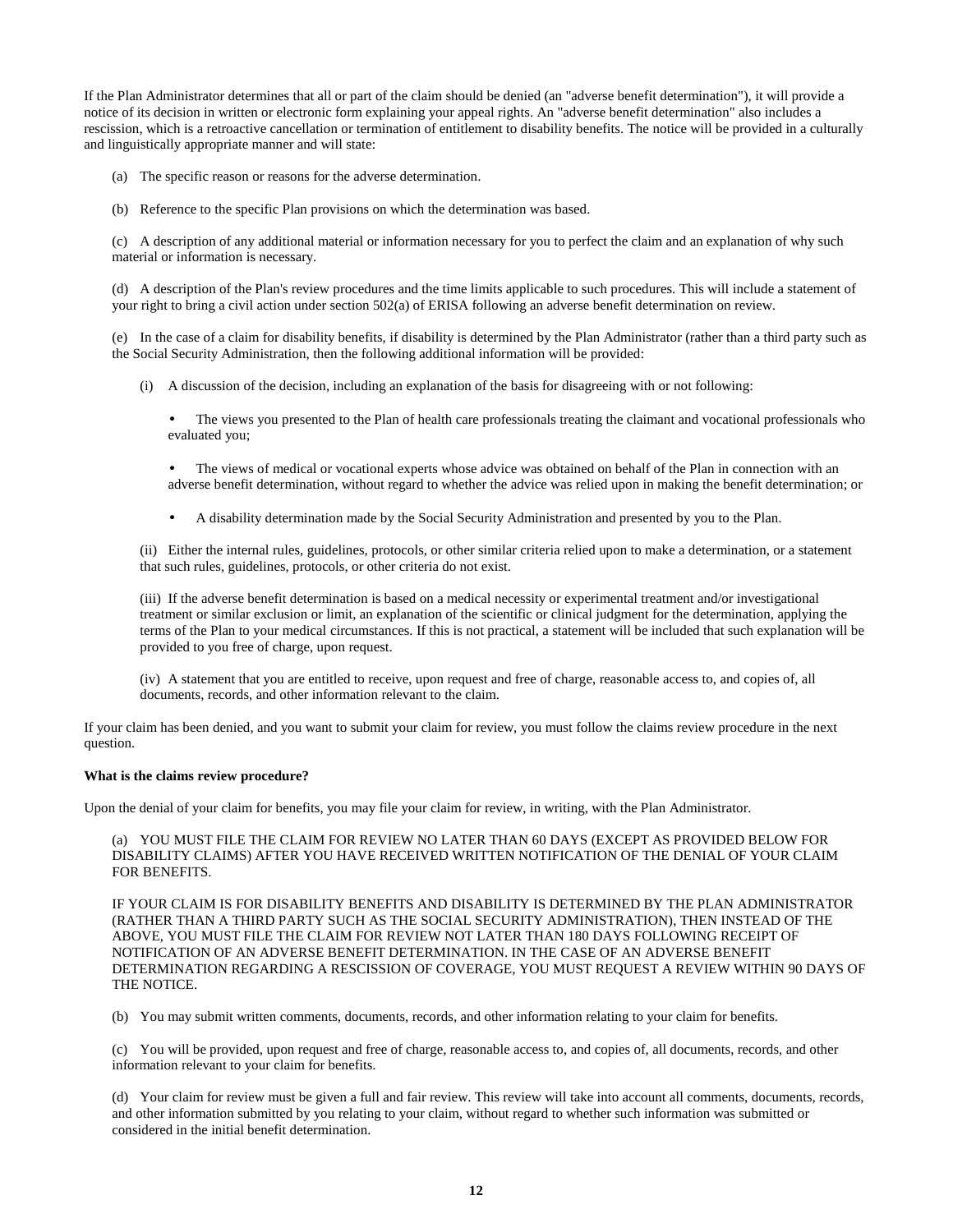In addition to the claims review procedure above, if your claim is for disability benefits and disability is determined by the Plan Administrator (rather than a third party such as the Social Security Administration), then:

(a) Your claim will be reviewed without deference to the initial adverse benefit determination and the review will be conducted by an appropriate named fiduciary of the Plan who is neither the individual who made the adverse benefit determination that is the subject of the appeal, nor the subordinate of such individual.

(b) If the initial adverse benefit determination was based on a medical judgment, including determinations with regard to whether a particular treatment, drug, or other item is experimental, investigational, or not medically necessary or appropriate, the fiduciary will consult with a health care professional who was neither involved in or subordinate to the person who made the original benefit determination. This health care professional will have appropriate training and experience in the field of medicine involved in the medical judgment. Additionally, medical or vocational experts whose advice was obtained on behalf of the Plan in connection with the initial determination will be identified.

(c) Any medical or vocational experts whose advice was obtained on behalf of the Plan in connection with your adverse benefit determination will be identified, without regard to whether the advice was relied upon in making the benefit determination.

(d) If the Plan considers, relies upon or creates any new or additional evidence during the review of the adverse benefit determination, the Plan will provide such new or additional evidence to you, free of charge, as soon as possible and sufficiently in advance of the time within which a determination on review is required to allow you time to respond.

(e) Before the Plan issues an adverse benefit determination on review that is based on a new or additional rationale, the Plan Administrator must provide you with a copy of the rationale at no cost to you. The rationale must be provided as soon as possible and sufficiently in advance of the time within which a final determination on appeal is required to allow you time to respond.

The Plan Administrator will provide you with written or electronic notification of the Plan's benefit determination on review. The Plan Administrator must provide you with notification of this denial within 60 days (45 days with respect to claims relating to the determination of disability benefits) after the Plan Administrator's receipt of your written claim for review, unless the Plan Administrator determines that special circumstances require an extension of time for processing your claim. In such a case, you will be notified, before the end of the initial review period, of the special circumstances requiring the extension and the date a decision is expected. If an extension is provided, the Plan Administrator must notify you of the determination on review no later than 120 days (or 90 days with respect to claims relating to the determination of disability benefits).

The Plan Administrator will provide written or electronic notification to you in a culturally and linguistically appropriate manner. If the initial adverse benefit determination is upheld on review, the notice will include:

(a) The specific reason or reasons for the adverse determination.

(b) Reference to the specific Plan provisions on which the benefit determination was based.

(c) A statement that you are entitled to receive, upon request and free of charge, reasonable access to, and copies of, all documents, records, and other information relevant to your claim for benefits.

(d) In the case of a claim for disability benefits, if disability is determined by the Plan Administrator (rather than a third party such as the Social Security Administration):

(i) Either the specific internal rules, guidelines, protocols, or other similar criteria relied upon to make the determination, or a statement that such rules, guidelines, protocols, or criteria do not exist.

(ii) If the adverse benefit determination is based on a medical necessity or experimental treatment and/or investigational treatment or similar exclusion or limit, an explanation of the scientific or clinical judgment for the determination, applying the terms of the Plan to your medical circumstances. If this is not practical, a statement will be included that such explanation will be provided to you free of charge, upon request.

(iii) A statement of your right to bring a civil action under section 502(a) of ERISA and, if the Plan imposes a contractual limitations period that applies to your right to bring such an action, a statement to that effect which includes the calendar date on which such limitation expires on the claim.

If the Plan offers voluntary appeal procedures, a description of those procedures and your right to obtain sufficient information about those procedures upon request to enable you to make an informed decision about whether to submit to such voluntary appeal. These procedures will include a description of your right to representation, the process for selecting the decision maker and the circumstances, if any, that may affect the impartiality of the decision maker. No fees or costs will be imposed on you as part of the voluntary appeal. A decision whether to use the voluntary appeal process will have no effect on your rights to any other Plan benefits.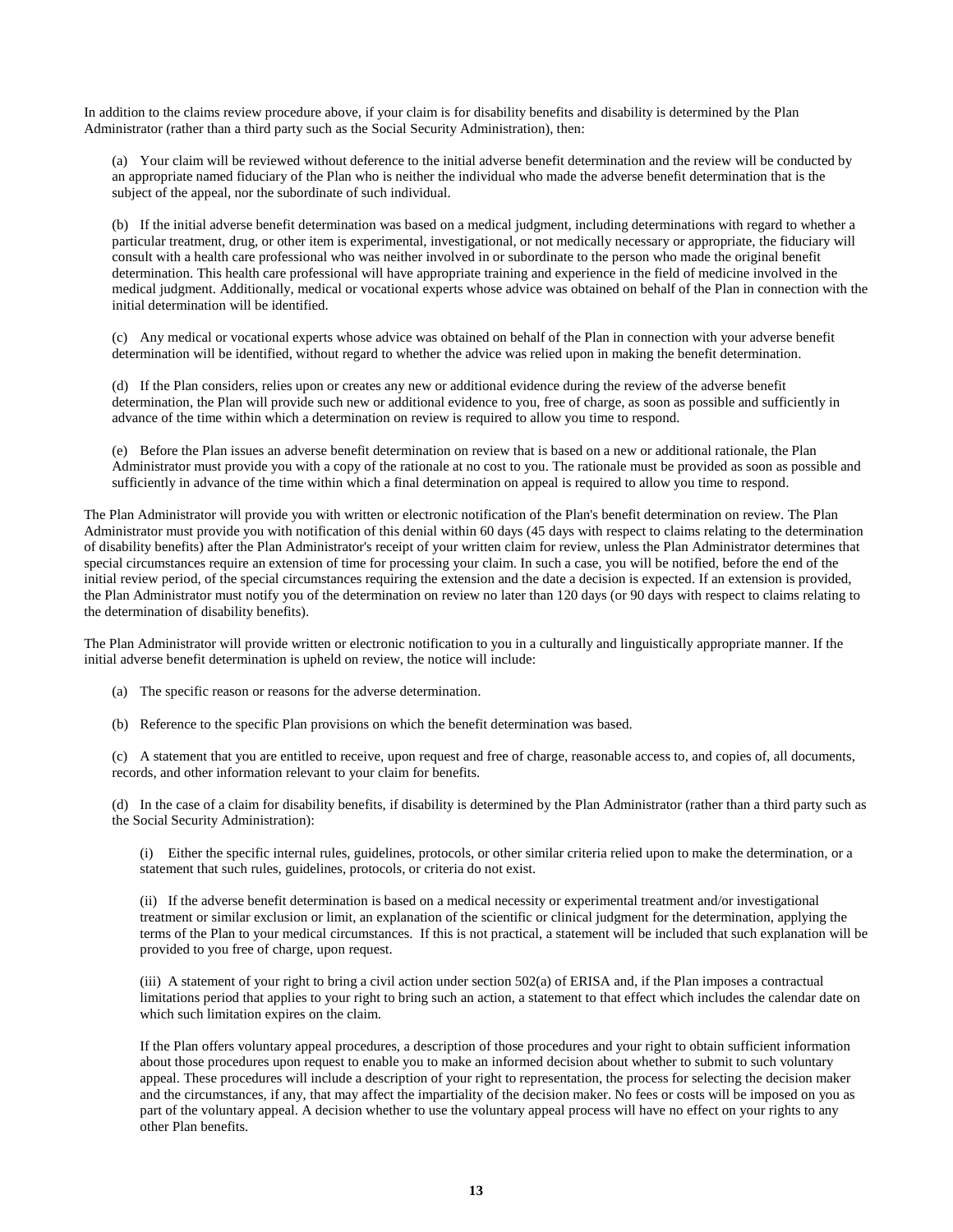- (iv) A discussion of the decision, including an explanation of the basis for disagreeing with or not following:
	- the views presented by the claimant to the Plan of health care professionals treating you and vocational professionals who evaluated you;
	- the views of medical or vocational experts whose advice was obtained on behalf of the Plan in connection with an adverse benefit determination, without regard to whether the advice was relied upon in making the benefit determination; or
	- a disability determination made by the Social Security Administration and presented by you to the Plan.

If you have a claim for benefits which is denied, then you may file suit in a state or Federal court. However, in order to do so, you must file the suit no later than 180 days after the date of the Plan Administrator's final determination denying your claim.

## **What are my rights as a Plan participant?**

As a participant in the Plan you are entitled to certain rights and protections under the Employee Retirement Income Security Act of 1974 (ERISA). ERISA provides that all Plan participants are entitled to:

(a) Examine, without charge, at the Plan Administrator's office and at other specified locations, all documents governing the Plan, including collective bargaining agreements and insurance contracts, if any, and a copy of the latest annual report (Form 5500 Series) filed by the Plan with the U.S. Department of Labor and available at the Public Disclosure Room of the Employee Benefits Security Administration.

(b) Obtain, upon written request to the Plan Administrator, copies of documents governing the operation of the Plan, including collective bargaining agreements and insurance contracts, if any, and copies of the latest annual report (Form 5500 Series) and updated summary plan description. The Plan Administrator may make a reasonable charge for the copies.

(c) Receive a summary of the Plan's annual financial report. The Plan Administrator is required by law to furnish each participant with a copy of this summary annual report.

In addition to creating rights for Plan participants, ERISA imposes duties upon the people who are responsible for the operation of the Plan. The people who operate your Plan, called "fiduciaries" of the Plan, have a duty to do so prudently and in the interest of you and other Plan participants and beneficiaries. No one, including the Employer or any other person, may fire you or otherwise discriminate against you in any way to prevent you from obtaining a pension benefit or exercising your rights under ERISA.

If your claim for a pension benefit is denied or ignored, in whole or in part, you have a right to know why this was done, to obtain copies of documents relating to the decision without charge, and to appeal any denial, all within certain time schedules.

Under ERISA, there are steps you can take to enforce the above rights. For instance, if you request a copy of Plan documents or the latest annual report from the Plan and do not receive them within 30 days, you may file suit in a Federal court. In such a case, the court may require the Plan Administrator to provide the materials and pay you up to \$110.00 a day until you receive the materials, unless the materials were not sent because of reasons beyond the control of the Plan Administrator.

If you have a claim for benefits which is denied or ignored, in whole or in part, you may file suit in a state or Federal court. In addition, if you disagree with the Plan's decision or lack thereof concerning the qualified status of a domestic relations order or a medical child support order, you may file suit in Federal court. You and your beneficiaries can obtain, without charge, a copy of the Plan's QDRO procedures from the Plan Administrator.

If it should happen that the Plan's fiduciaries misuse the Plan's money, or if you are discriminated against for asserting your rights, you may seek assistance from the U.S. Department of Labor, or you may file suit in a Federal court. The court will decide who should pay court costs and legal fees. If you are successful, the court may order the person you have sued to pay these costs and fees. If you lose, the court may order you to pay these costs and fees, for example, it finds your claim is frivolous.

## **What can I do if I have questions or my rights are violated?**

If you have any questions about the Plan, you should contact the Plan Administrator. If you have any questions about this statement or about your rights under ERISA, or if you need assistance in obtaining documents from the Plan Administrator, you should contact the nearest office of the Employee Benefits Security Administration, U.S. Department of Labor, listed in the telephone directory or the Division of Technical Assistance and Inquiries, Employee Benefits Security Administration, U.S. Department of Labor, 200 Constitution Avenue, N.W., Washington, D.C. 20210. You may also obtain certain publications about your rights and responsibilities under ERISA by calling the publications hotline of the Employee Benefits Security Administration.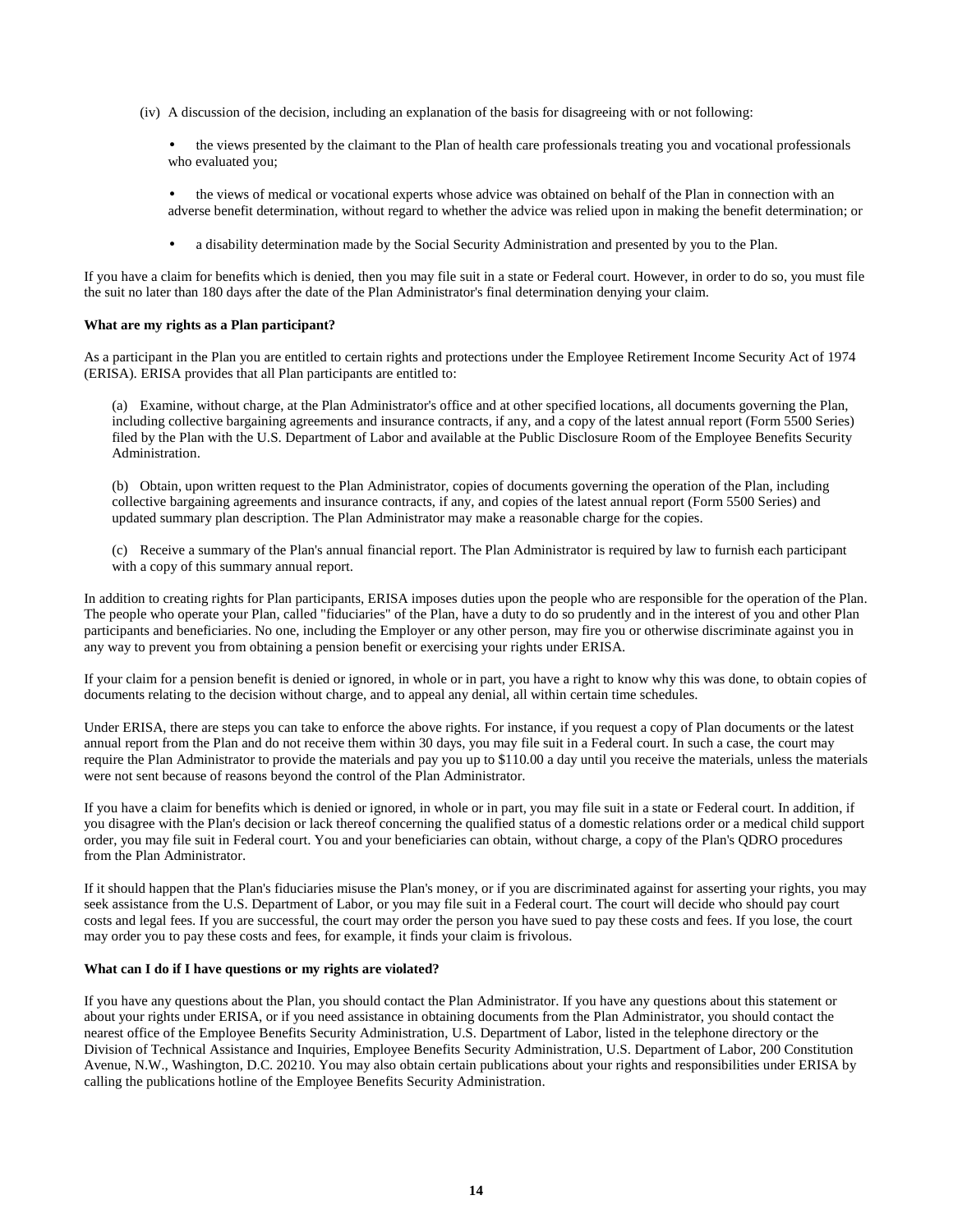## **ARTICLE XII GENERAL INFORMATION ABOUT THE PLAN**

There is certain general information which you may need to know about the Plan. This information has been summarized for you in this Article.

## **Plan Name**

The full name of the Plan is The Capital Accumulation Plan for the Employees of The Fidelity Bank.

#### **Plan Number**

The Employer has assigned Plan Number 002 to your Plan.

## **Plan Effective Dates**

This Plan was originally effective on August 1, 1984. The amended and restated provisions of the Plan become effective on October 1, 2021.

## **Other Plan Information**

Valuations of the Plan assets are made annually on the last day of the Plan Year. In addition, valuations of all contributions are made every business day. The Plan Administrator also may require more frequent valuations.

The Plan's records are maintained on a twelve-month period of time. This is known as the Plan Year. The Plan Year ends on December 31st.

The Plan and Trust will be governed by the laws of the state of the Trustee's principal place of business, to the extent not governed by federal law.

Benefits provided by the Plan are NOT insured by the Pension Benefit Guaranty Corporation (PBGC) under Title IV of the Employee Retirement Income Security Act of 1974 because the insurance provisions under ERISA are not applicable to this type of Plan.

Service of legal process may be made upon the Employer. Service of legal process may also be made upon the Trustee or Plan Administrator.

## **Employer Information**

The Employer's name, address, business telephone number and identification number are:

The Fidelity Bank 100 South Main Street Fuquay-Varina, North Carolina 27526 (919) 557-4574 56-0132040

#### **Plan Administrator Information**

The Plan Administrator is responsible for the day-to-day administration and operation of the Plan. For example, the Plan Administrator maintains the Plan records, including your account information, provides you with the forms you need to complete for Plan participation, and directs the payment of your account at the appropriate time. The Plan Administrator will also allow you to review the formal Plan document and certain other materials related to the Plan. If you have any questions about the Plan or your participation, you should contact the Plan Administrator. The Plan Administrator may designate other parties to perform some duties of the Plan Administrator.

The Plan Administrator has the complete power, in its sole discretion, to determine all questions arising in connection with the administration, interpretation, and application of the Plan (and any related documents and underlying policies). Any such determination by the Plan Administrator is conclusive and binding upon all persons.

The name, address and business telephone number of the Plan's Administrator are:

The Fidelity Bank 100 South Main Street Fuquay-Varina, North Carolina 27526 (919) 557-4574